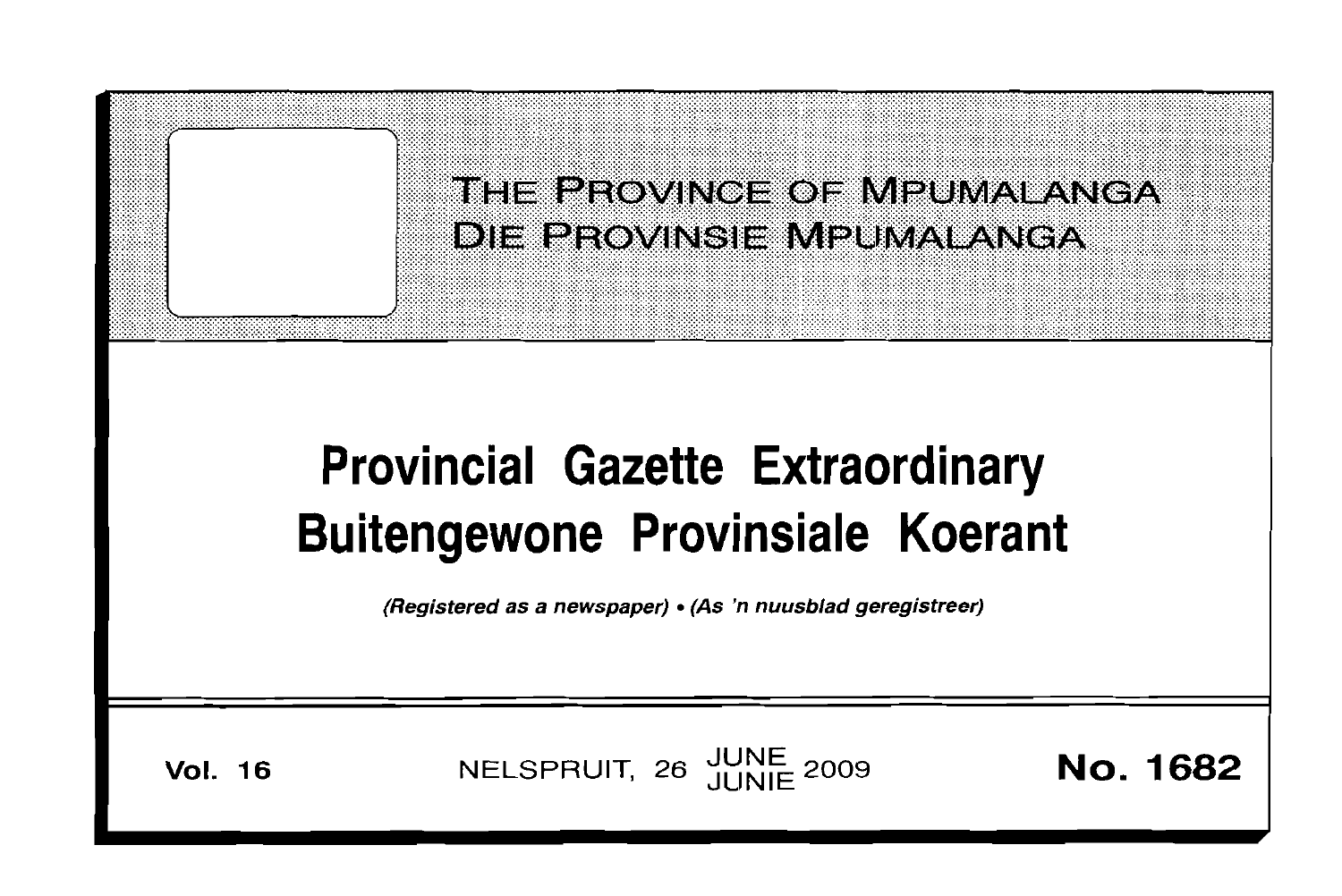|     | <b>CONTENTS · INHOUD</b>                                                                                         |             |                |
|-----|------------------------------------------------------------------------------------------------------------------|-------------|----------------|
| No. |                                                                                                                  | Page<br>No. | Gazette<br>No. |
|     | <b>LOCAL AUTHORITY NOTICES</b>                                                                                   |             |                |
| 137 | Local Government: Municipal System Act (32/2000): Mbombela Local Municipality: Mbombela Property Rates           |             | 1682           |
| 138 | Municipal Property Rates Act (6/2004): Mbombela Local Municipality: Charges for property rates 2009/10 financial | 28          | 1682           |
| 139 | Local Government: Municipal Systems Act (32/2000): Mbombela Local Municipality: Tariffs, fees and charges for    | 31          | 1682           |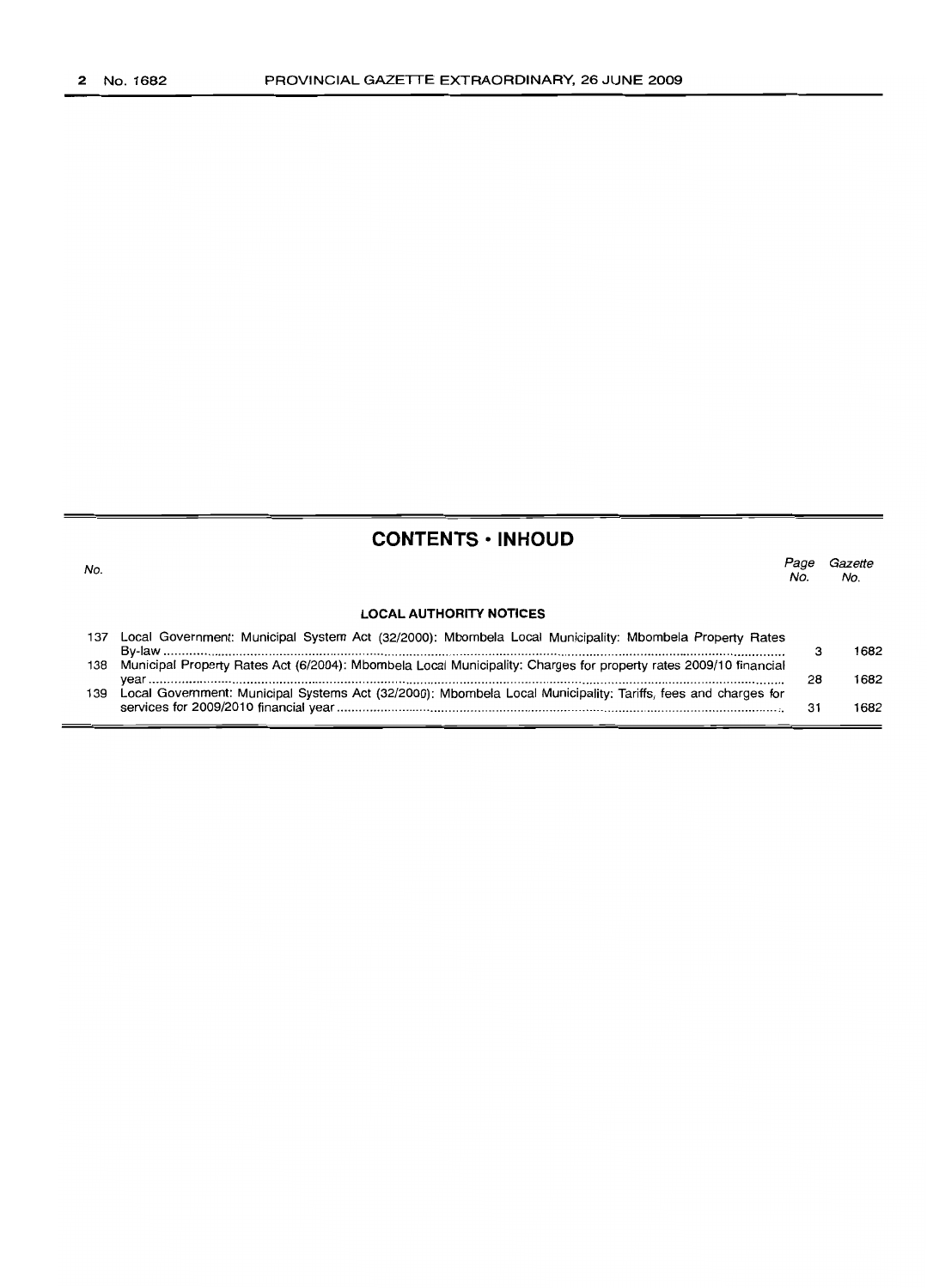# **LOCAL AUTHORITY NOTICES**

## **LOCAL AUTHORITY NOTICE 137**

In terms of Section 13 of the Local Government: Municipal Systems Act 32 of 2000 as amended, the Mbombela Local Municipality (" the municipality") hereby publishes the Property Rates By-Laws set forth hereinafter, which have been made by the municipality in terms of Section 6 of the Local Government: Municipal Property Rates Act 6 of 2004.



# **MBOMBELA PROPERTY RATES BY-LAW**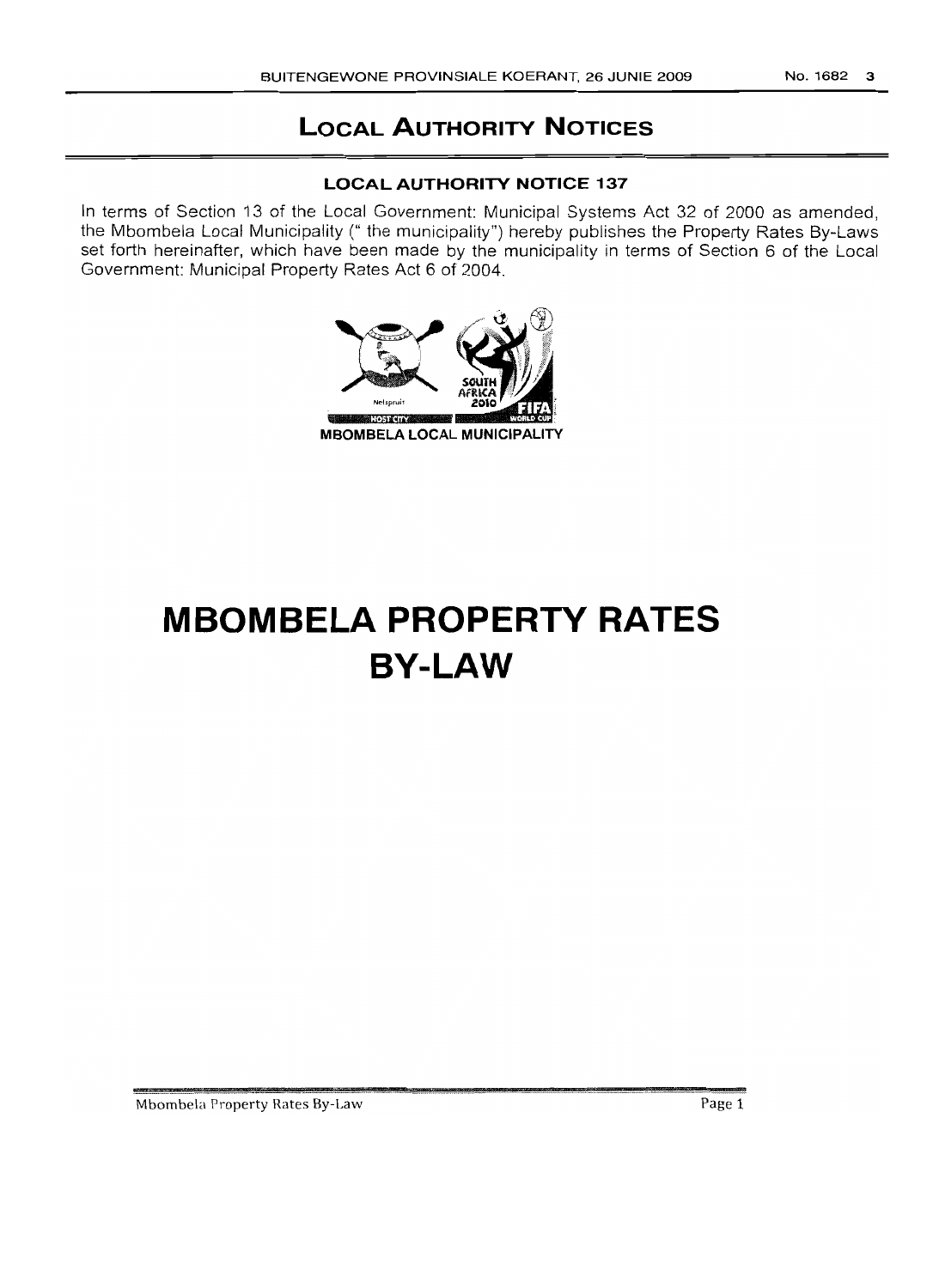#### **PART ONE: PREAMBLE**

#### **Whereas:**

- 1.1 **It** is enshrined in Section 229 of the Constitution (Act 108 Of 1996) that a municipality may impose rates on property within a regulatory framework.
- 1.2 The Municipal Property Rates Act, 2004 (Act no. 6 of 2004) (MPRA) provides the regulatory framework to which the municipality must comply with when imposing rates on the property, which includes but is not limited to:
- 1.2.1 The adoption of a rates policy will be implemented and made effective by way of a Rates By-Law;
- 1.2.2 Criteria for determination of categories of properties and deferential rates for each category of properties;
- 1.2.3 Criteria to be applied for granting rates relief measures;
- 1.2.4 Levying of rates in sectional title schemes;
- 1.2.5 Appointment of a municipal valuer for preparation of a general valuation roll.
- 1.3 In terms of section 4(1)(c)(ii) of the Local Government: Municipal Systems Act, 2000 (Act 32 of 2000), read with section 2 of the said Local Government Municipal Property Rates Act, the municipality has the right to finance the affairs of the municipality by imposing, inter-alia, rates on property. In terms of section 4(2) of the Local Government: Municipal Systems Act, 2000 (32 of 2000), council of a municipality, within the municipality's financial and administrative capacity and having regard to practical considerations, has the duty to-
	- (a) Exercise the municipality's executive and legislative authority and use the resources of the municipality in the best interests of the local community;
	- (b) Provide, without favour or prejudice, democratic and accountable government;
	- (c) Encourage the involvement of the local community;
	- (d) Strive to ensure that municipal services are provided to the local community in a financially and environmentally sustainable manner;
	- (e) Consult the local community about-
		- (i) The level, quality, range and impact of municipal services provided by the municipality, either directly or through another service provider; and
		- (ii) The available options for service delivery.

Mbombela Property Rates By-Law Page 2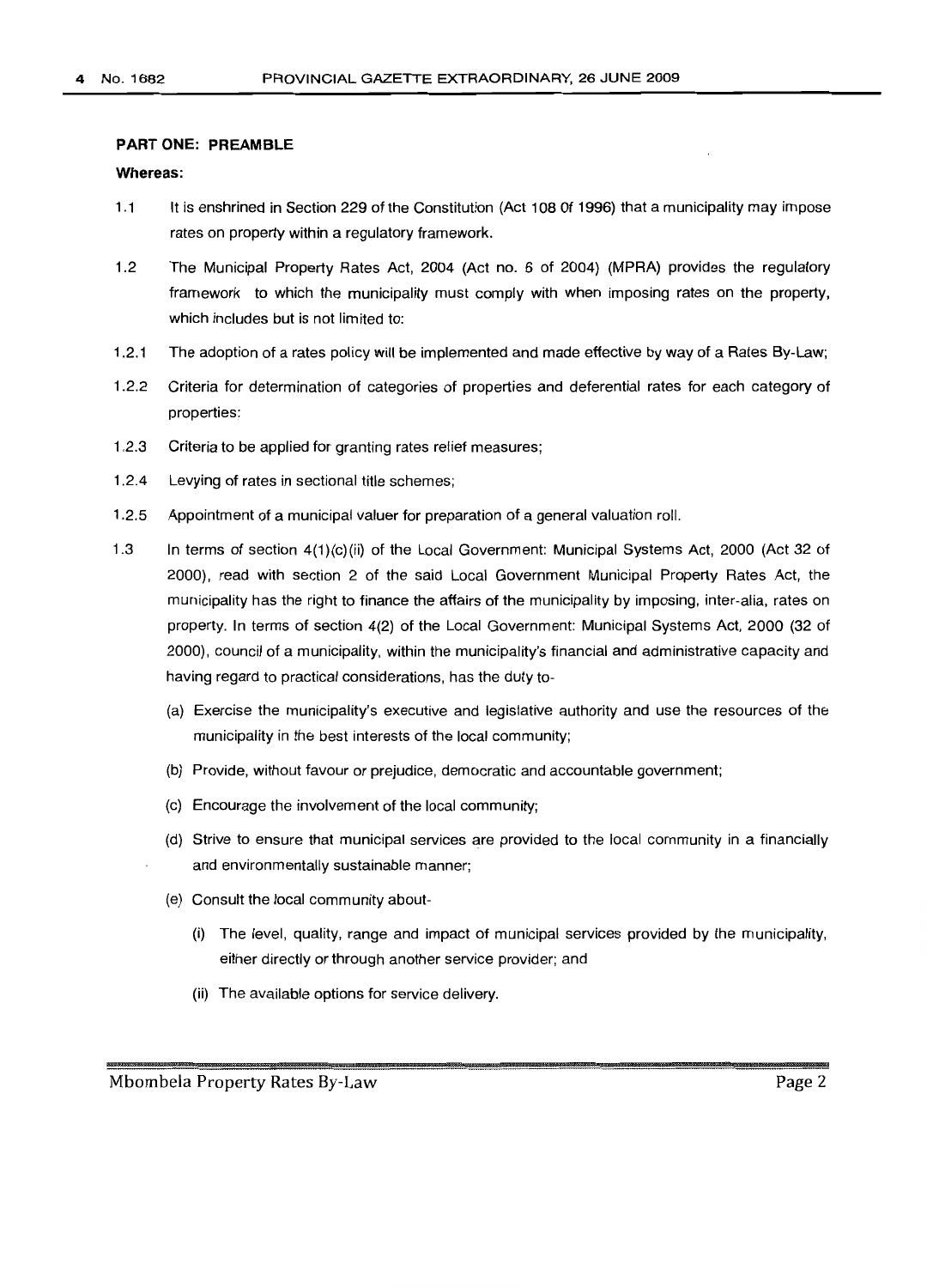- (f) Give members of the local community equitable access to the municipal services to which they are entitled;
- (g) Promote and undertake development in the municipality;
- (h) Promote gender equity in the exercise of the municipality's executive and legislative authority;
- (i) Promote a safe and healthy environment in the municipality;
- (i) Contribute, together with other organs of state, to the progressive realisation of the fundamental rights contained in sections 24, 25, 26, 27 and 29 of the Constitution; and
- 1.4 Further, a municipality must in the exercise of its executive and legislative authority respect the rights of citizens and those of other persons protected by the Bill of Rights.
- 1.5 In terms of section 62 of the Local Government: Municipal Finance Act, 2003 (Act 56 of 2003), the Municipal Manager must ensure that the municipality has and implements a rates policy embodied in a by-law as per section 6 of the said Local Government: Municipal Property Rates Act.

 $\cdot$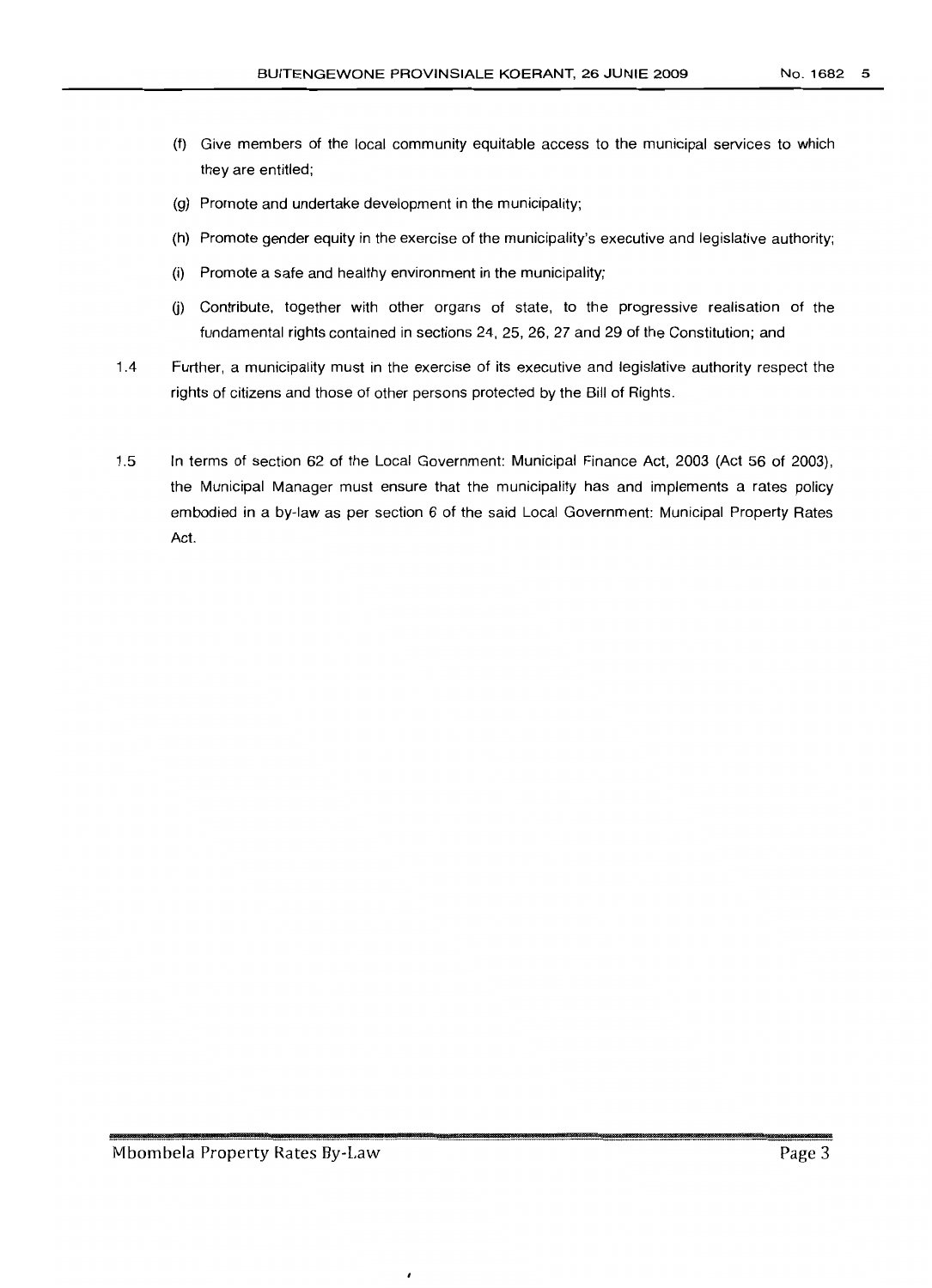## **ARRANGEMENT OF THIS BY- LAW**

| <b>TABLE OF CONTENTS</b>                                                                              | <b>PAGE NUMBERS</b> |
|-------------------------------------------------------------------------------------------------------|---------------------|
| <b>PART TWO: DEFINITIONS</b>                                                                          | 5                   |
| PART THREE: THE PURPOSE OF THIS BY-LAW                                                                | 14                  |
| PART FOUR: FUNDAMENTAL PRINCIPLES                                                                     | 14                  |
| PART FIVE: APPLICATION OF THIS BY-LAW                                                                 | 14                  |
| PART SIX: EQUITABLE TREATMENT OF RATEPAYERS                                                           | 16                  |
| PART SEVEN: DISCRETIONARY RESOLUTIONS ADOPTED BY THE<br>MUNICIPALITY WITH RESPECT TO LEVYING OF RATES | 16                  |
| PART EIGHT: CATEGORIES OF PROPERTIES FOR DIFFERENTIAL RATING<br>PURPOSES                              | 17                  |
| <b>PART NINE: RELIEF MEASURES FOR PROPERTY OWNERS</b>                                                 | 18                  |
| PART TEN: MULTIPLE-PURPOSE PROPERTIES                                                                 | 23                  |
| PART ELEVEN: COMMUNITY PARTICIPATION                                                                  | 23                  |
| PART TWELVE: RECOVERY AND PAYMENT OF RATES                                                            | 24                  |
| PART THIRTEEN: DEFERMENT OF RATES                                                                     | 24                  |
| PART FOURTEEN: SPECIAL RATING AREA                                                                    | 24                  |
| <b>PART FIFTEEN: REVIEW PROCESS</b>                                                                   | 24                  |
| <b>PART SIXTEEN: SHORT TITLE</b>                                                                      | 24                  |
| <b>PART SEVENTEEN: IMPLEMENTATION</b>                                                                 | 25                  |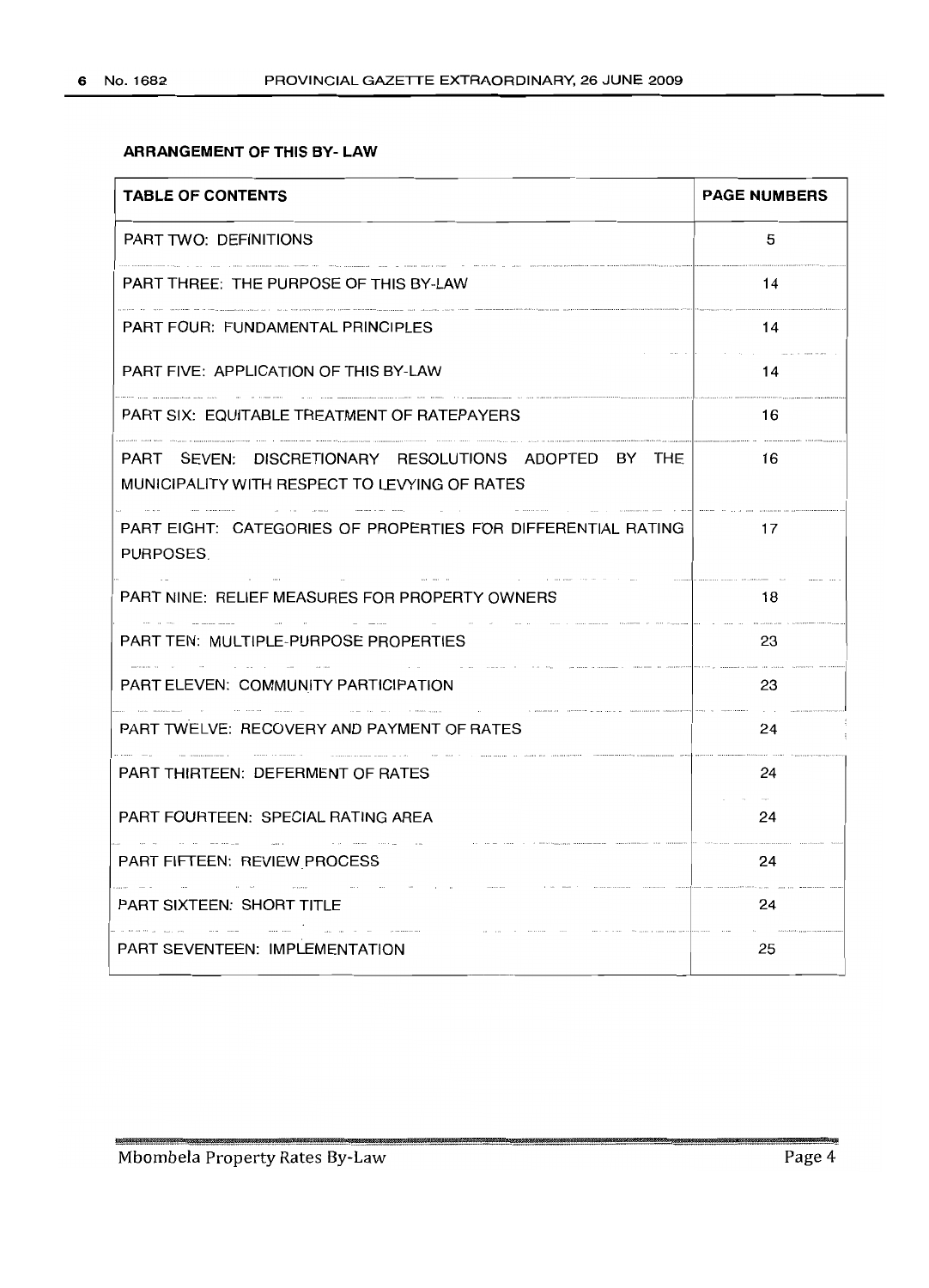## PART TWO: DEFINITIONS

All words and phrases in this by-law shall have the same meaning and interpretation as assigned in terms of the said Municipal Property Rates Act and for this purpose lists hereunder the definitions used in the Act to be mutatis mutandis applied in this by-law:

Unless the context indicates otherwise:

| Act                           | Means the Local Government: Municipal Property Rates Act (Act<br>6 of 2004).                                                                                                                                                                                                              |  |  |
|-------------------------------|-------------------------------------------------------------------------------------------------------------------------------------------------------------------------------------------------------------------------------------------------------------------------------------------|--|--|
| <b>Child Headed Household</b> | Means a household recognized as such in terms of section 137 of<br>the Children's Amendment Act, 41 of 2007.                                                                                                                                                                              |  |  |
| <b>Actual Use</b>             | Means actual activities that are taking place on the property.                                                                                                                                                                                                                            |  |  |
| Agent                         | In relation to the owner of a property, means a person<br>appointed by the owner of the property:<br>to receive rental or other payments in respect of the<br>(a)<br>property on behalf of the owner; or<br>To make payments in respect of the property on<br>(b)<br>behalf of the owner. |  |  |
| <b>Agricultural purposes</b>  | In relation to the use of a property, excludes the use of a<br>property for the purpose of ecotourism or for the trading in<br>or hunting of game.                                                                                                                                        |  |  |
| Annually                      | Means once every financial year.                                                                                                                                                                                                                                                          |  |  |
| Category                      | In relation to property, means a category of properties<br>(a)<br>determined in terms of Section 8; and                                                                                                                                                                                   |  |  |
|                               | In relation to owners of properties, means a category<br>(b)<br>of owners determined in terms of Section 15(2) of the<br>Act;                                                                                                                                                             |  |  |
| <b>Community services</b>     | Means any services which the expenditure of rendering of<br>such a service is financed from the revenue generated from<br>property rates;                                                                                                                                                 |  |  |
| Date of valuation             | Means 02 July 2008 as determined by the municipality<br>council as per resolution in item $c(8)$ paragraph (c).                                                                                                                                                                           |  |  |
| Disabled people               | Means a person who qualifies to receive relief in terms of                                                                                                                                                                                                                                |  |  |
|                               |                                                                                                                                                                                                                                                                                           |  |  |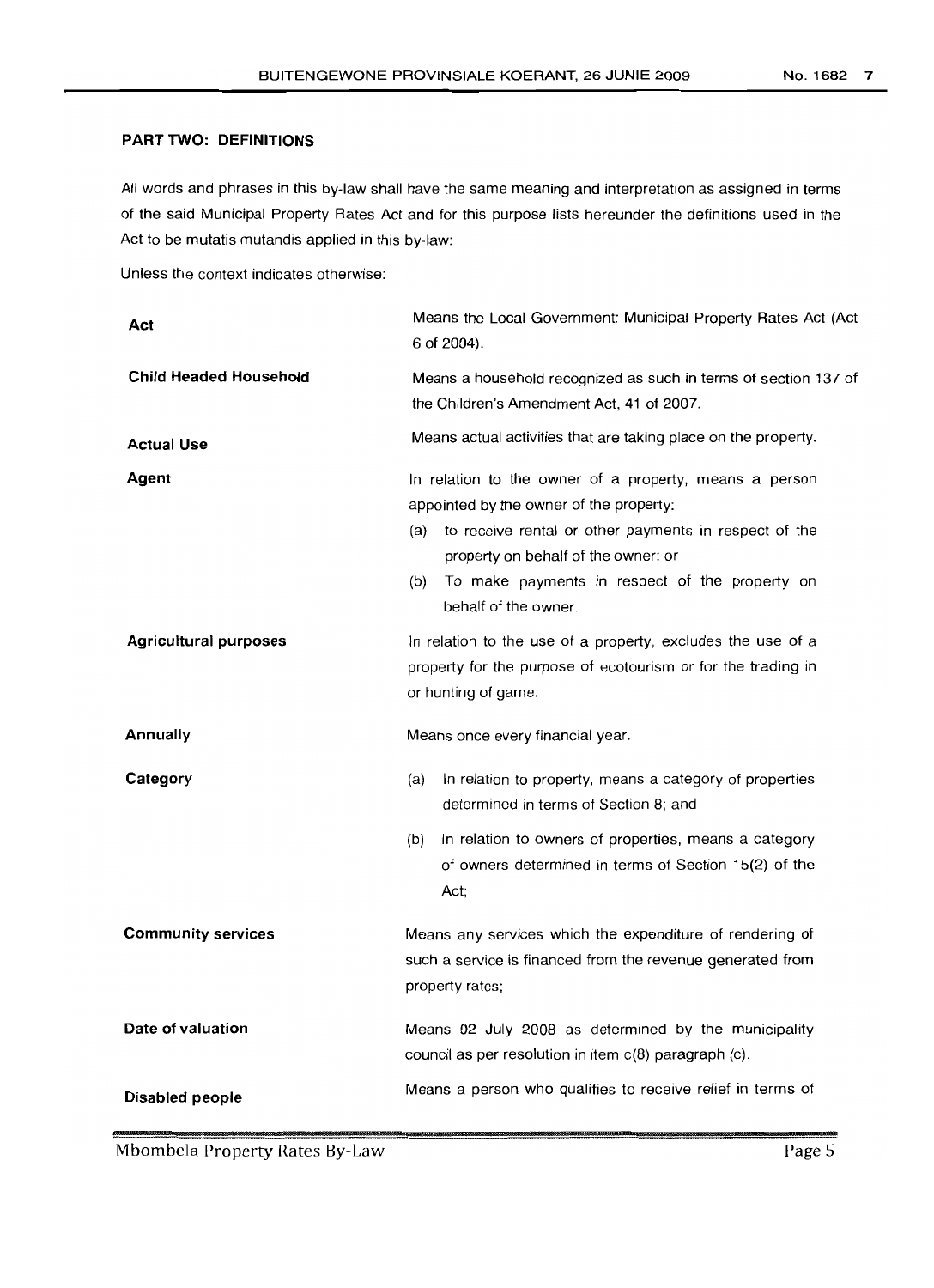|                         |                                                                                                                                                                                                                                                                                                                                                              | the Social Services Act. 1992 (Act No. 59 of 1992) or has<br>been certified as disabled by a medical practitioner;                                    |  |
|-------------------------|--------------------------------------------------------------------------------------------------------------------------------------------------------------------------------------------------------------------------------------------------------------------------------------------------------------------------------------------------------------|-------------------------------------------------------------------------------------------------------------------------------------------------------|--|
| <b>Disaster</b>         |                                                                                                                                                                                                                                                                                                                                                              | Means a disaster within the meaning of the Disaster<br>Management Act (57 of 2002); or any other serious<br>adverse social or economic condition.     |  |
| <b>Effective date</b>   | (a)<br>or                                                                                                                                                                                                                                                                                                                                                    | In relation to a valuation roll, means the date on which<br>the valuation roll takes effect in terms of Section 32(1);                                |  |
|                         | (b)                                                                                                                                                                                                                                                                                                                                                          | In relation to a supplementary valuation roll, means<br>the date on which a supplementary valuation roll takes<br>effect in terms of Section 78(2)(b) |  |
| <b>Exclusion</b>        |                                                                                                                                                                                                                                                                                                                                                              | In relation to a municipality's rating power, means a<br>restriction of that power as provided for in Section 17                                      |  |
| <b>Exemption</b>        | In relation to the payment of a rate, means an exemption<br>granted by a municipality in terms of Section 15                                                                                                                                                                                                                                                 |                                                                                                                                                       |  |
| <b>Financial year</b>   | Means the period starting from 1 July in each year to 30<br>June the following year.                                                                                                                                                                                                                                                                         |                                                                                                                                                       |  |
| <b>Income Tax Act</b>   | Means the Income Tax Act, 1962 (Act No. 58 of 1962)                                                                                                                                                                                                                                                                                                          |                                                                                                                                                       |  |
| Indigent household      | Means an owner of property who is in permanent<br>occupation of the property and qualifies for indigent relief in<br>terms of the municipality's indigent policy, shall include<br>state pensioner, child-headed household, disabled people,<br>household without income or with income that falls within a<br>certain threshold and medical boarded people; |                                                                                                                                                       |  |
| Land reform beneficiary | In relation to a property, means a person who:                                                                                                                                                                                                                                                                                                               |                                                                                                                                                       |  |
|                         | (a)                                                                                                                                                                                                                                                                                                                                                          | acquired the property through:                                                                                                                        |  |
|                         | (i)                                                                                                                                                                                                                                                                                                                                                          | the Provision of Land and Assistance Act, 1993<br>(Act No. 126 of 1993); or                                                                           |  |
|                         | (ii)                                                                                                                                                                                                                                                                                                                                                         | the Restitution of Land Rights Act, 1994 (Act<br>No. 22 of 1944);                                                                                     |  |
|                         | (b)                                                                                                                                                                                                                                                                                                                                                          | holds the property subject to the Communal Property                                                                                                   |  |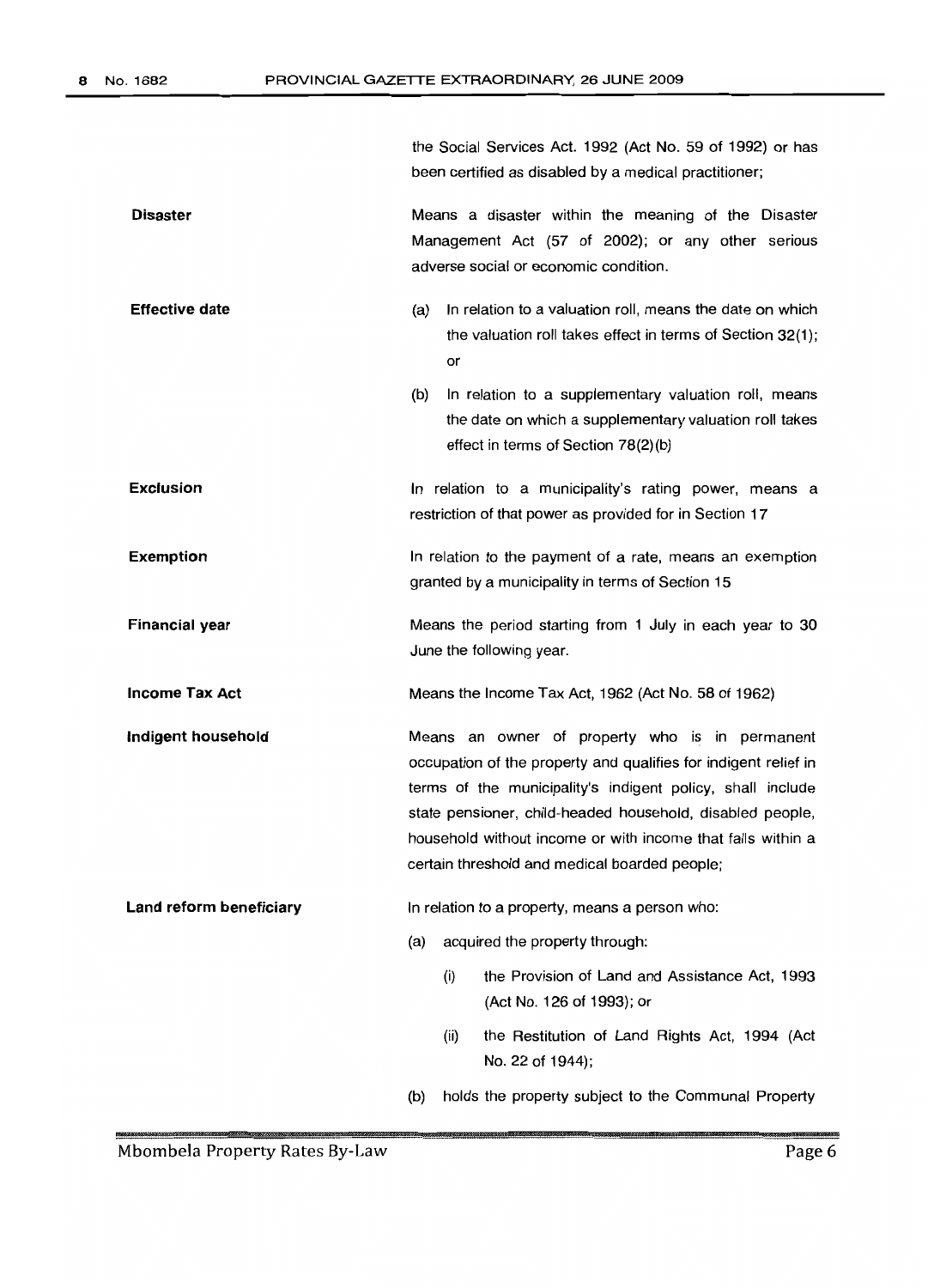Associations Act, 1996 (Act No. 28 of 1996); or

- (c) holds or acquires the property in terms of such other land tenure reform legislation as may pursuant to Section 25(6) and (7) of the Constitution be enacted after this Act has taken effect.
- **Land Tenure right** Means an old order right or a new order right as defined in Section 1 of the Communal Land Rights Act, 2004.

**Local community** In relation to a municipality:

- (a) means that body of persons comprising:
	- (i) the residents of the municipality;
	- (ii) the ratepayers of the municipality;
	- (iii) any civic organisations and nongovernmental, private sector or labour organisations or bodies which are involved in local affairs within the municipality; and
	- (iv) visitors and other people residing outside the municipality who, because of their presence in the municipality , make use of services or facilities provided by the municipality; and
- (b) Includes, more specifically, the poor and other disadvantaged sections of such body of persons.

**Local Municipality Market Value** Means a municipality that shares municipal executive and legislative authority in its area with a district municipality within whose area it falls, and which is described in Section 155(1) of the Constitution as a category B municipality. Establish in terms of section 12 of the Municipal Structures Act No. 117 of 1998. In relation to a property, means the value of the property determined in accordance with Section 46 of the Act;

**Municipal Finance Management Act** Means the Local Government: Municipal Finance Management Act No. 56 of 2003;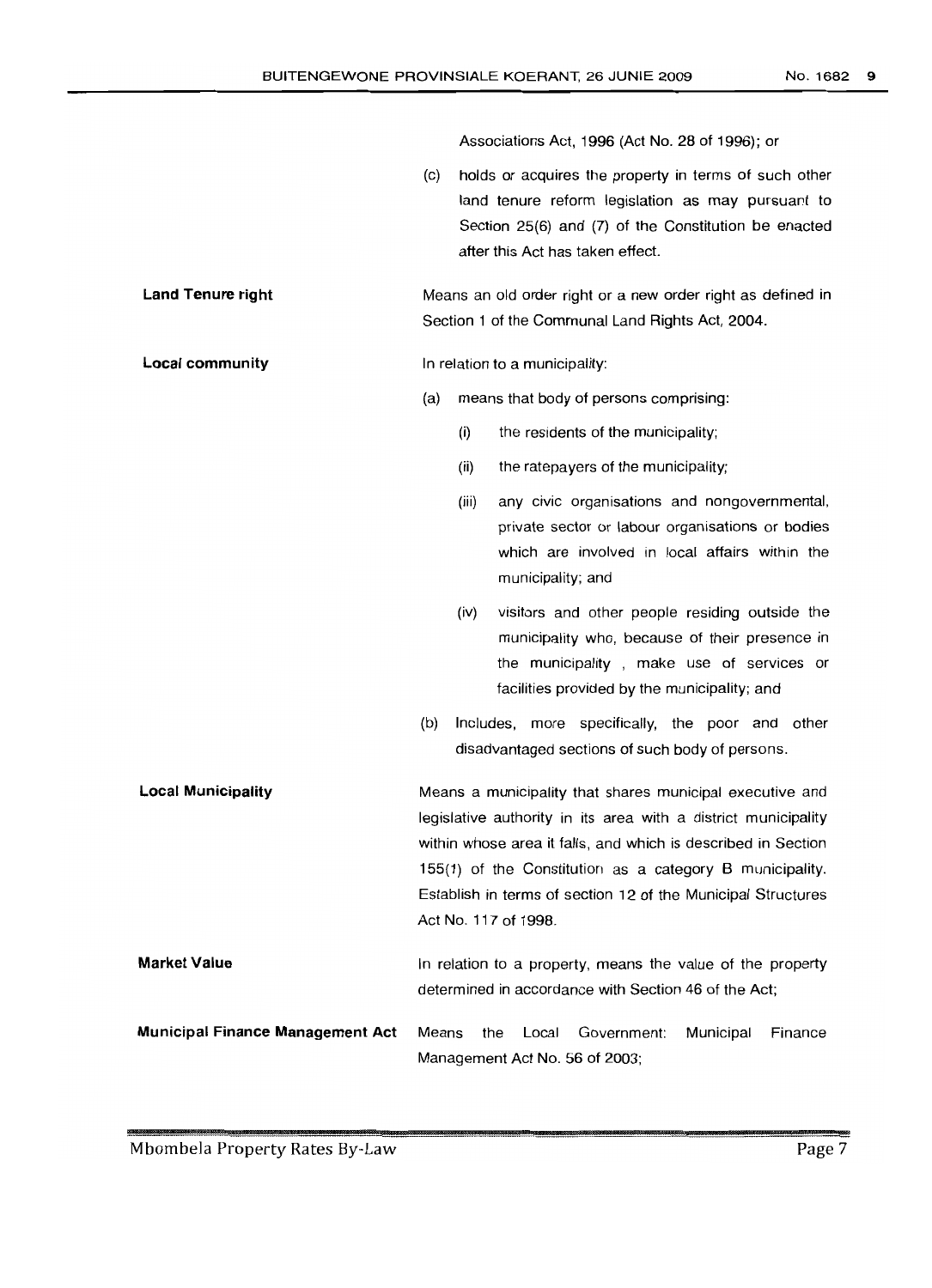| <b>Municipal Manager</b> | Means a person appointed in terms of Section 82 of the<br>Municipal Structures Act;                                                                                                                                                                                                                                                                               |
|--------------------------|-------------------------------------------------------------------------------------------------------------------------------------------------------------------------------------------------------------------------------------------------------------------------------------------------------------------------------------------------------------------|
| Newly rateable property  | Means any rateable property on which property rates were<br>not levied before the end of the financial year preceding the<br>date on which this Act took effect, excluding:                                                                                                                                                                                       |
|                          | a property which was incorrectly omitted from a<br>(a)<br>valuation roll and for that reason was not rated before<br>that date; and                                                                                                                                                                                                                               |
|                          | A property identified by the Minister by notice in the<br>(b)<br>Gazette where the phasing in of a rate is not justified.                                                                                                                                                                                                                                         |
| Non-profit organization  | Means any organization which is registered in terms of<br>the Non- profit Organizations Act.                                                                                                                                                                                                                                                                      |
| Occupier                 | In relation to a property, means a person in actual<br>occupation of a property, whether or not that person has a<br>right to occupy the property;                                                                                                                                                                                                                |
| <b>Organ of State</b>    | Means an organ of state as defined in Section 239 of the<br>Constitution.                                                                                                                                                                                                                                                                                         |
| Owner                    | In relation to a property referred to in paragraph (a) of<br>(a)<br>the definition of property, means a person in whose<br>name ownership of the property is registered;                                                                                                                                                                                          |
|                          | In relation to a right referred to in paragraph (b) of the<br>(b)<br>definition of property, means a person in whose name<br>the right is registered;                                                                                                                                                                                                             |
|                          | (c) In relation to a land tenure right referred to in<br>paragraph (c) of the definition of property, means a<br>person in whose name the right is registered or to<br>whom it was granted in terms of legislation; or                                                                                                                                            |
|                          | (d)<br>In relation to public service infrastructure referred to in<br>paragraph (d) of the definition of property, means the<br>organ of state which owns or controls that public<br>service infrastructure as envisaged in the definition of<br>"publicly controlled", provided that a person mentioned<br>below may for the purposes of this Act be regarded by |

關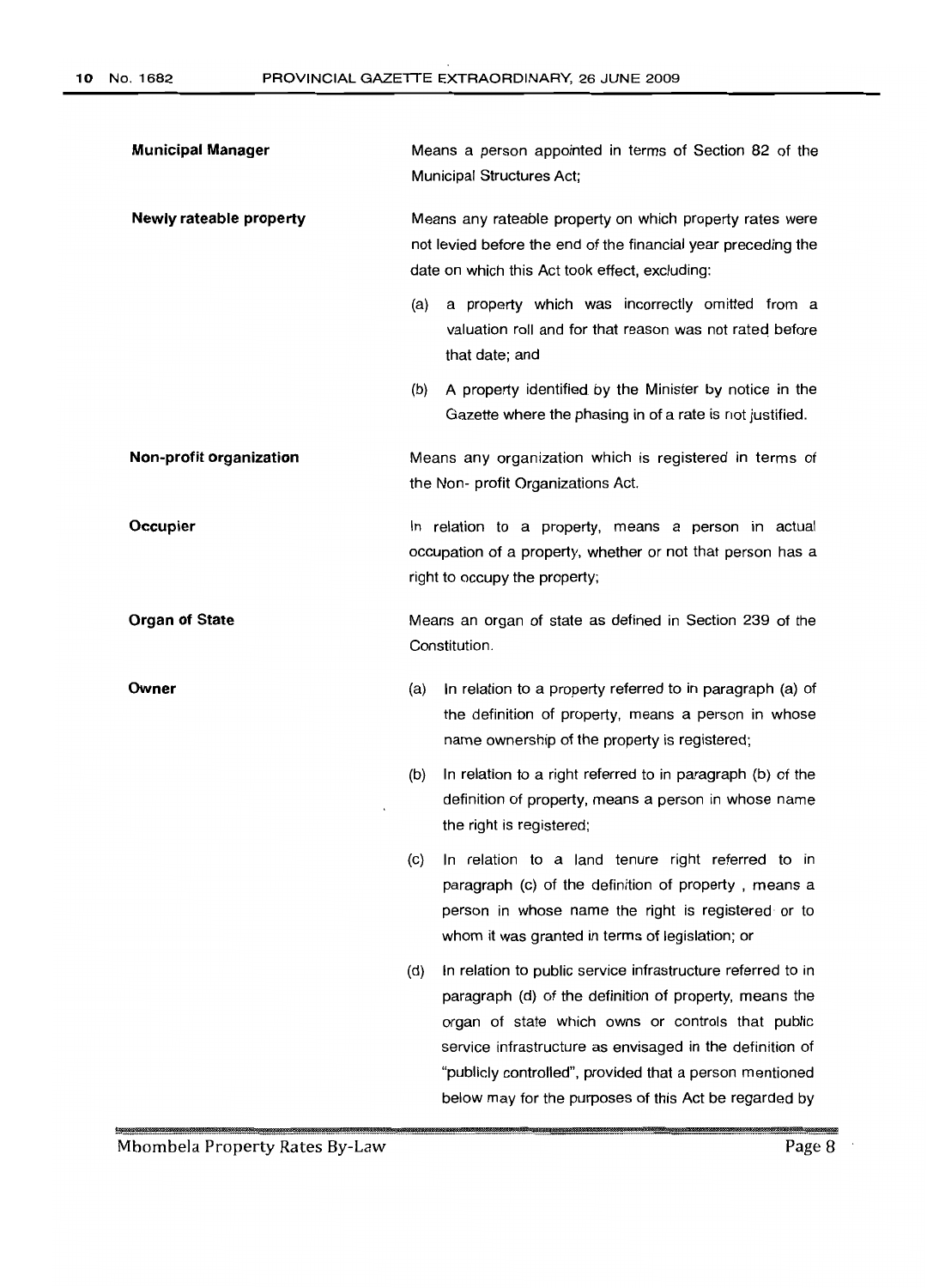a municipality as the owner of a property in the following cases:

- (i) A trustee, in the case of a property in a trust excluding state trust land;
- (ii) An executor or administrator, in the case of a property in a deceased estate;
- (iii) A trustee or liquidator, in the case of a property in an insolvent estate or in liquidation;
- (iv) A Judicial manager, in the case of a property in the estate of a person under judicial management:
- (v) A curator, in the case of a property in the estate of a person under curatorship;
- (vi) A person in whose name a usufruct or other personal servitude is registered, in the case of a property that is subject to a usufruct or other personal servitudes; or
- (vii) A buyer, in the case of a property that was sold by a municipality and of which possession was given to the buyer pending registration of ownership in the name of the buyer;
- (viii) A lessee in the case of property that is registered in the name of the municipality and is leases by it.

**Permitted use** In relation to a property, means the limited purposes for which the property may be used in

terms of:

- a) any restrictions imposed by:
	- (i) a condition of title;
	- (ii) a provision of a town planning or land use scheme; or
- b) any legislation applicable to any specific property or properties; or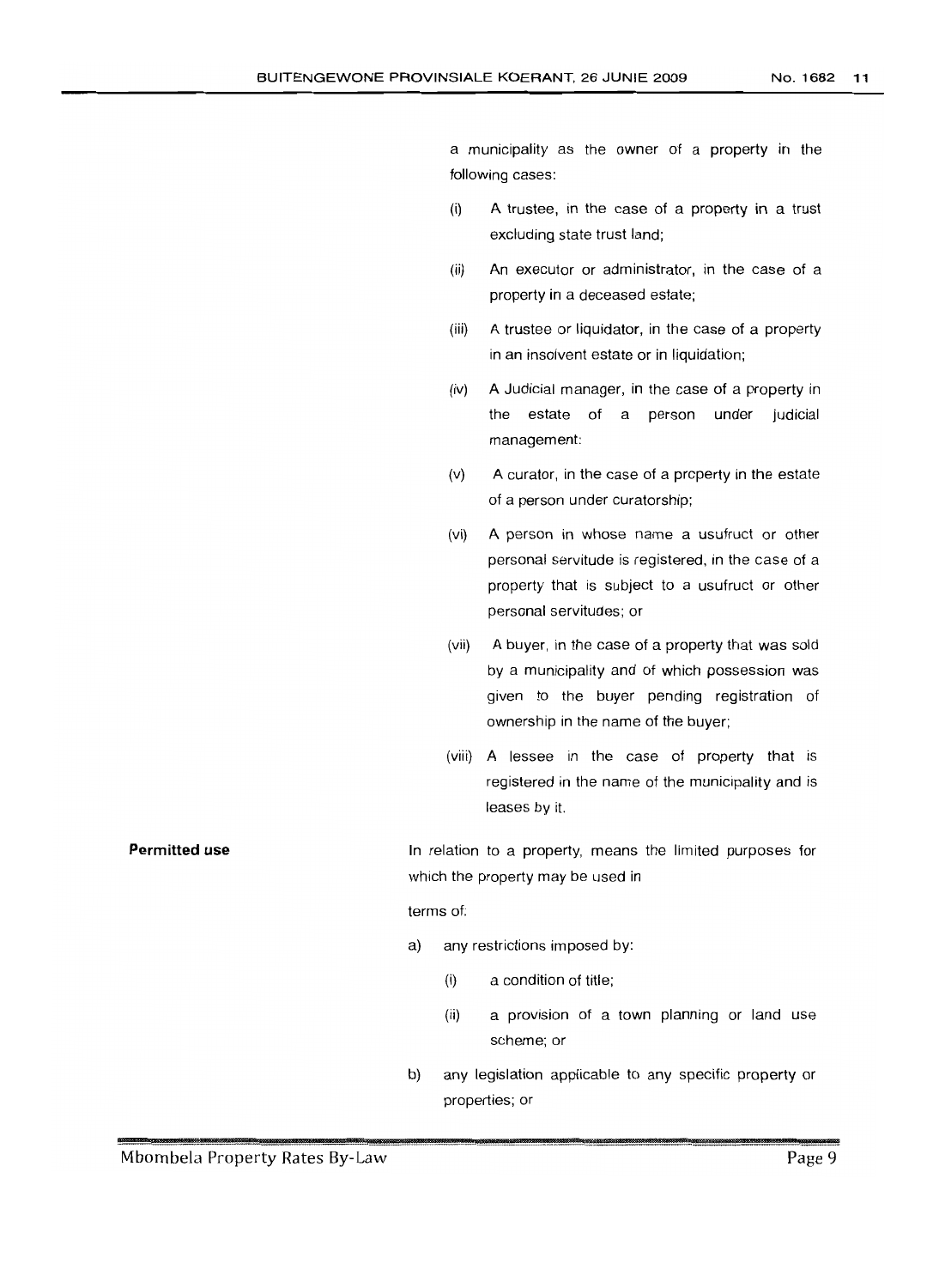|                            | C)<br>any alleviation of any such restrictions;                                                                                                                                                                                                                                                                                                                                                                                                                                                               |  |
|----------------------------|---------------------------------------------------------------------------------------------------------------------------------------------------------------------------------------------------------------------------------------------------------------------------------------------------------------------------------------------------------------------------------------------------------------------------------------------------------------------------------------------------------------|--|
| Person                     | Means natural and legal person including an organ of state.                                                                                                                                                                                                                                                                                                                                                                                                                                                   |  |
| <b>Prescribe</b>           | Means prescribe by regulation in terms of section 83 of the<br>Act                                                                                                                                                                                                                                                                                                                                                                                                                                            |  |
| Privately owned township   | Means single properties, situated in an area not ordinary<br>being serviced by the municipality, divided through sub $-$<br>divisions or township establishment units (ten or more) full<br>title stands and/ or sectional units and where all services<br>inclusive of water, electricity, sewerage and refuse removal<br>and roads development are installed at the full cost of the<br>developer and maintained and rendered by the residents of<br>such estate or township.                               |  |
| Property                   | Means:<br>immovable property registered in the name of a<br>a)<br>person, including, in the case of a sectional title<br>scheme, a sectional title unit registered in the name of<br>a person;<br>b)<br>a right registered against immovable property in the<br>name of a person, excluding a mortgage bond<br>registered against the property;<br>C)<br>a land tenure right registered in the name of a person<br>or granted to a person in terms of legislation; or<br>public service infrastructure;<br>d) |  |
| <b>Property Register</b>   | Means a register of properties referred to in Section 23.                                                                                                                                                                                                                                                                                                                                                                                                                                                     |  |
| <b>Protected area</b>      | Means an area that is or has to be listed in the register<br>referred to in Section 10 of the Protected Areas Act.                                                                                                                                                                                                                                                                                                                                                                                            |  |
| <b>Protected Areas Act</b> | Means the National Environmental Management: Protected<br>Areas Act, 2003                                                                                                                                                                                                                                                                                                                                                                                                                                     |  |
| <b>Publicly controlled</b> | Means owned by or otherwise under the control of an organ<br>of state, including:<br>public<br>entity<br>listed<br>in the<br>Finance<br>a)<br>Public<br>a<br>Management Act, 1999 (Act No.1 of 1999);<br>A municipality; or<br>b)                                                                                                                                                                                                                                                                             |  |

Mbombela Property Rates By-Law

.....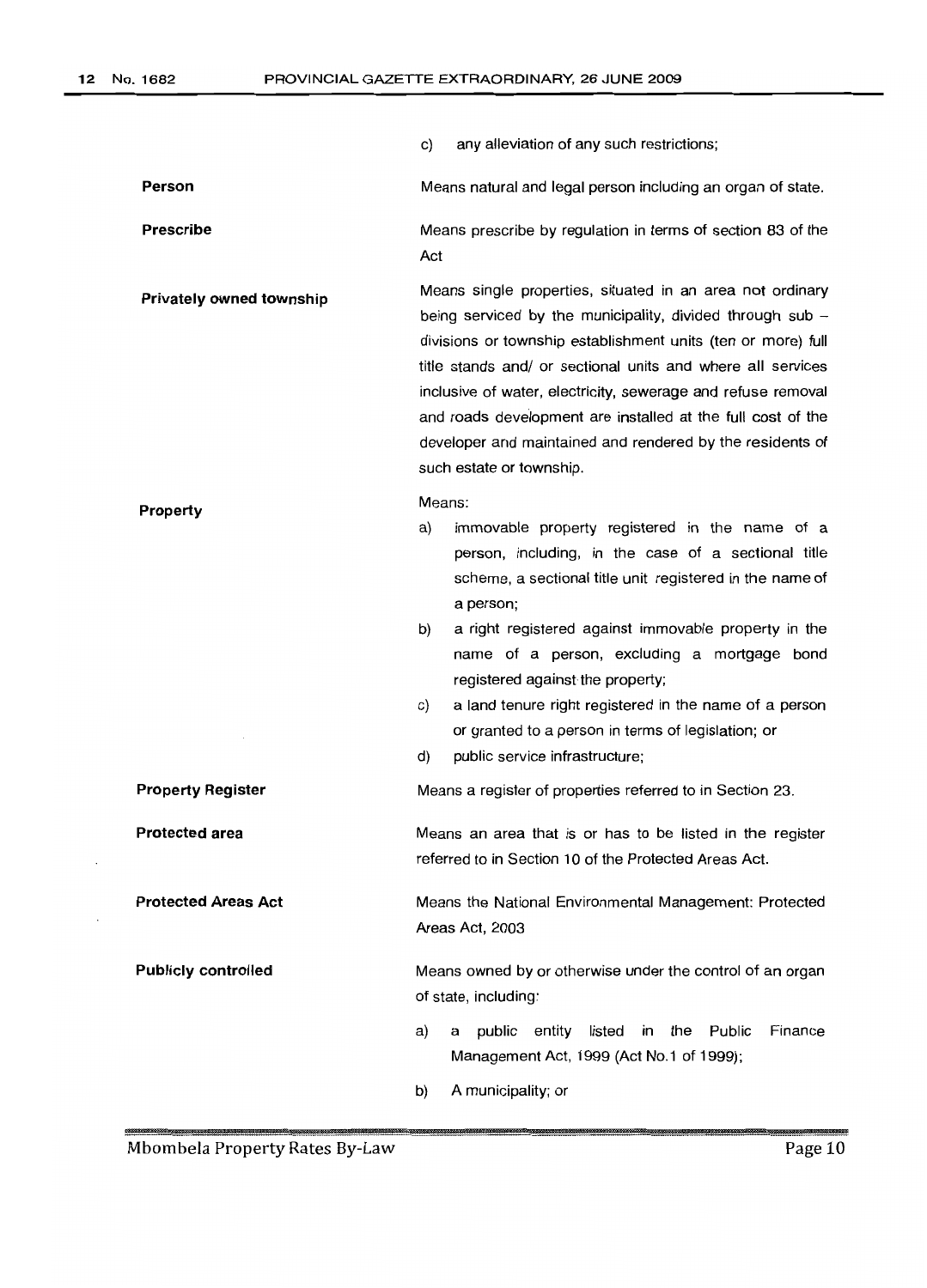c) A municipal entity as defined in the Municipal Systems Act

**Public Benefit Organisation** Means an organisation as described in section 30 of the Income Tax;

**Public Service Infrastructure** Means publicly controlled infrastructure of the following kinds:

- a) National, provincial or other public roads on which goods, services or labour move across a municipal boundary;
- b) Water or sewer pipes, ducts or other conduits, dams, water supply reservoirs, water treatment plants or water pumps forming part of a water or sewer scheme serving the public;
- c) Power stations, power substations or power lines forming part of an electricity scheme serving the public.
- d) Gas or liquid fuel plants or refineries or pipelines for gas or liquid fuels, forming part of a scheme for transporting such fuels;
- e) railway lines forming part of a national railway system;
- f) Communication towers, masts, exchanges or lines forming part of a communication system serving the public;
- g) Runways or apron at national or provincial airports;
- h) Breakwaters, sea walls, channels, basins, quay walls, jetties, roads, railway or infrastructure used for the provision of water, lights, power, sewerage or similar services of ports, or navigational aids comprising lighthouses, radio navigational aids, buoys, beacons or any other device or system used to assist the safe and efficient navigation of vessels;
- i) Any other publicly controlled infrastructure as may be prescribed; or
- j) Rights of way, easements or servitudes in connection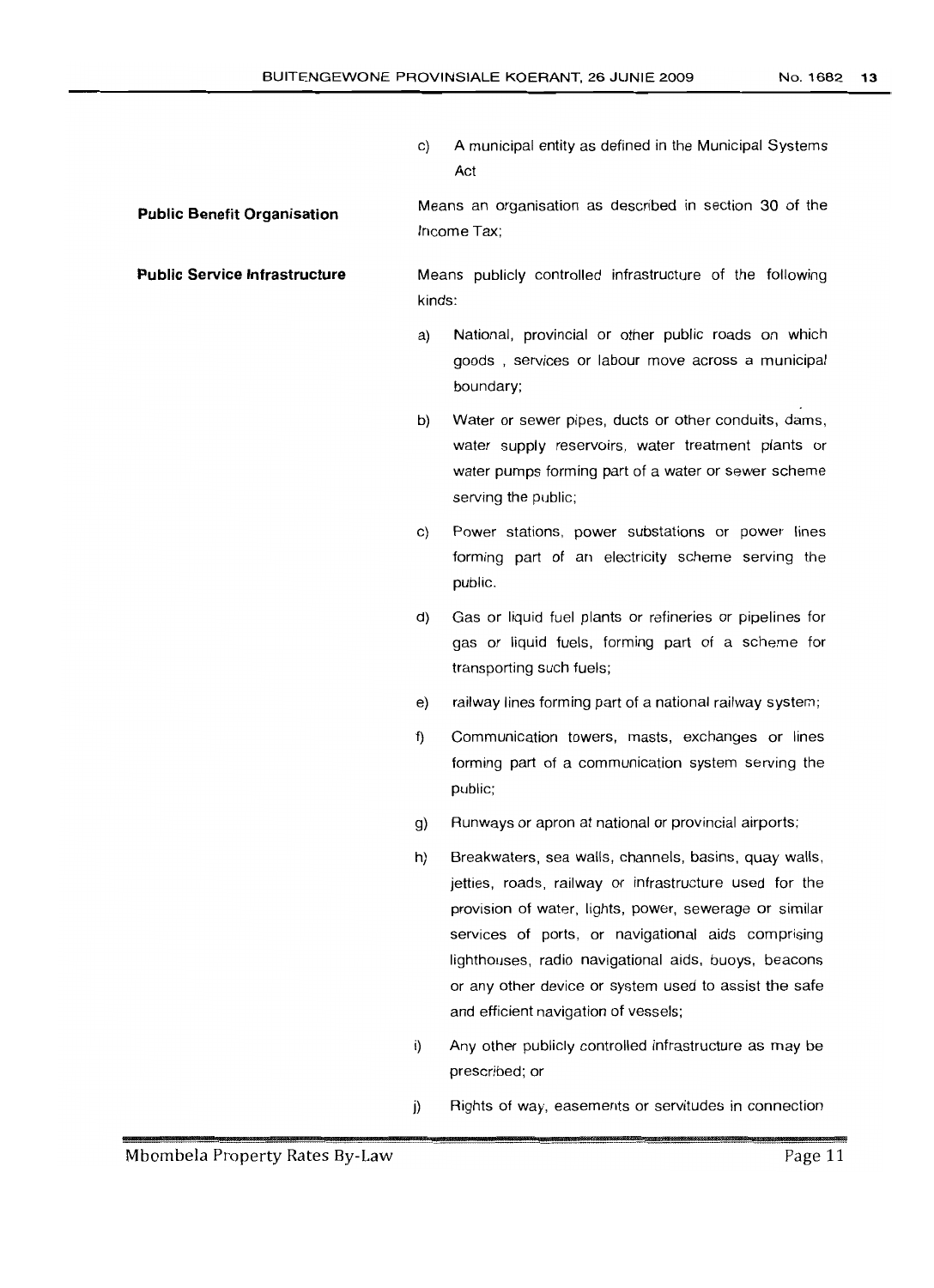with infrastructure mentioned in paragraphs (a) and (i)

| Rate |                                  |  | Means a municipal rate on property envisaged in section |  |
|------|----------------------------------|--|---------------------------------------------------------|--|
|      | 229 (1) (a) of the Constitution; |  |                                                         |  |

**Rateable property** Means a property on which a municipality may in terms of Section 2 levy a rate, excluding property fully excluded from the levying of rates in terms of Section 17

- **Rebate** In relation to a rate payable on a property, means a discount granted in terms of Section 15 on the amount of the rate payable on the property.
- **Reduction** In relation to a rate payable on a property, means the lowering in terms of section 15 of the amount for which the property was valued and the rating of that property at the lower amount.
- **Register** a) means to record in a register in terms of  $-$ 
	- (i) the Deeds Registries Act, 1937 (Act No. 47 of 1937); or
	- (ii) the Mining Titles Registration Act, 1967 (Act No. 16 of 1967); and
	- b) Includes any other formal act in terms of any other legislation to record:
		- (i) a right to use land for or in connection with mining purposes; or
		- (ii) a land tenure right;

Means a property included in a valuation roll in terms of Section 48 (2) (b) as residential.

- **Sectional Titles Act** The Sectional Titles Act, 1986 (Act No. 95 of 1986)
- **Sectional Title Scheme** A scheme defined in Section 1 of the Sectional Titles Act;
- **Sectional title unit** A unit defined in Section 1 of the Sectional Titles Act;
- **Small, very small and business** micro Means businesses as per the criteria set by the National Small Business Act No. 102 of 1996 schedule;

**Residential property**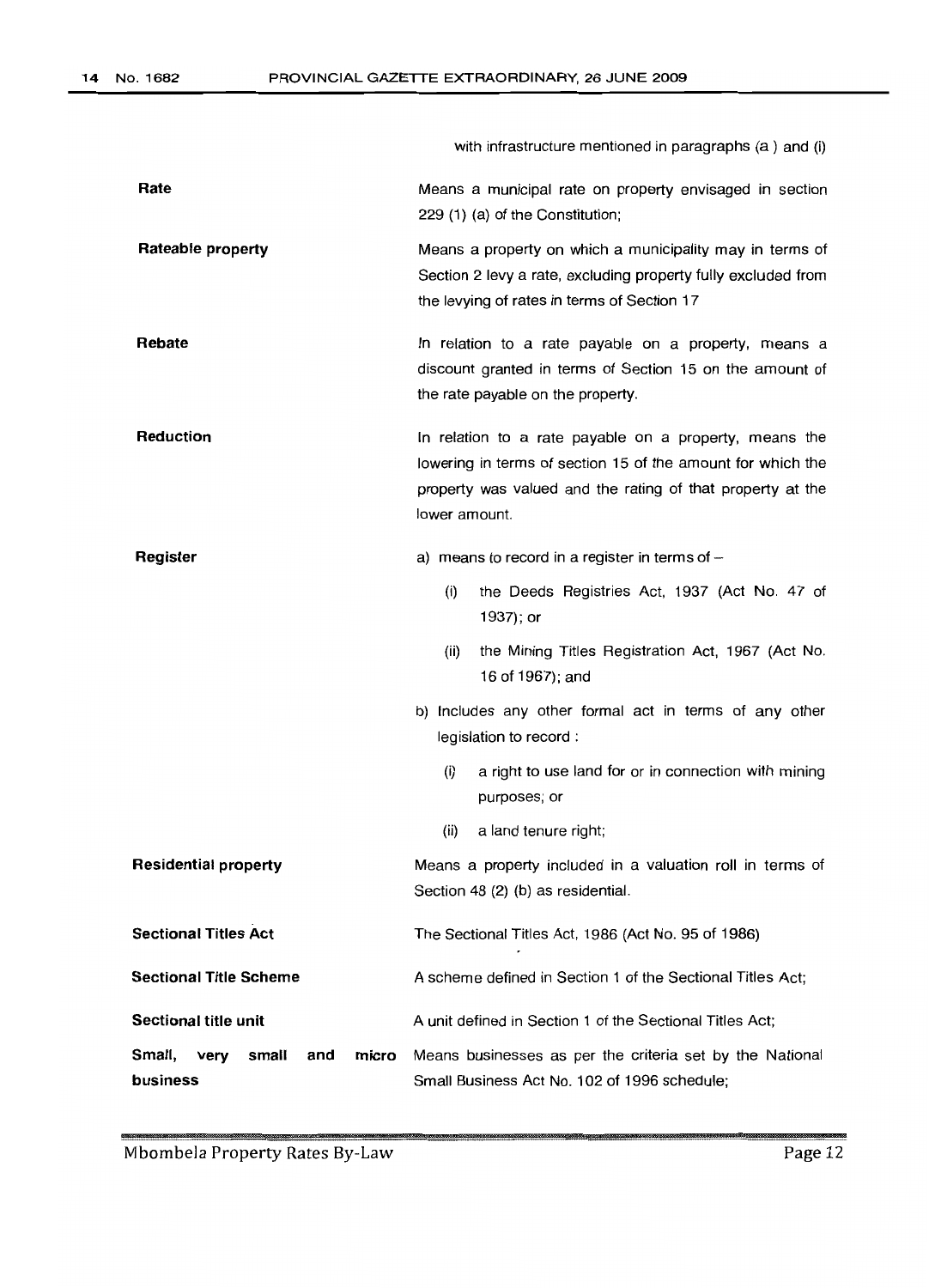| Smallholding                                        | Means a property recorded in the Deeds Registry<br>Database as being an Erf and zoned for Agricultural<br>usage in terms of an adopted Town Planning Scheme.                                                                                                                                        |
|-----------------------------------------------------|-----------------------------------------------------------------------------------------------------------------------------------------------------------------------------------------------------------------------------------------------------------------------------------------------------|
| <b>Special rating area</b>                          | Means a geographic area within which property owners<br>agree to pay for certain services supplementary to those<br>supplied by the municipality. These services are financed<br>by levying an additional rate, which is added to the rate in a<br>rand of the property owners within the precinct; |
| Sectional title unit                                | A unit defined in Section 1 of the Sectional Titles Act;                                                                                                                                                                                                                                            |
| Small,<br>small<br>micro<br>very<br>and<br>business | Means businesses as per the criteria set by the National<br>Small Business Act No. 102 of 1996 schedule;                                                                                                                                                                                            |
| Special rating area                                 | Means a geographic area within which property owners<br>agree to pay for certain services supplementary to those<br>supplied by the municipality. These services are financed<br>by levying an additional rate, which is added to the rate in a<br>rand of the property owners within the precinct; |
| Specified public benefit activity                   | An activity listed in item 1 (welfare and humanitarian), item<br>2 (health care) and item 4 (education and development) of<br>Part 1 of the Ninth Schedule to the Income Tax Act.                                                                                                                   |
| <b>State Trust Land</b>                             | Means land owned by the state:                                                                                                                                                                                                                                                                      |
|                                                     | in trust for persons communally inhabiting the land in<br>a)<br>terms of a traditional system of land tenure;                                                                                                                                                                                       |
|                                                     | over which land tenure rights were registered or<br>b)<br>granted; or                                                                                                                                                                                                                               |
|                                                     | which is earmarked for disposal in terms of the<br>C)<br>Restitution of Land Rights Act, 1994 (Act No. 22 of<br>1994)                                                                                                                                                                               |
| <b>The Municipality</b>                             | Means the Mbombela Local Municipality;                                                                                                                                                                                                                                                              |
| Value of property                                   | Means the market value of the property as valued in terms<br>of the Act;                                                                                                                                                                                                                            |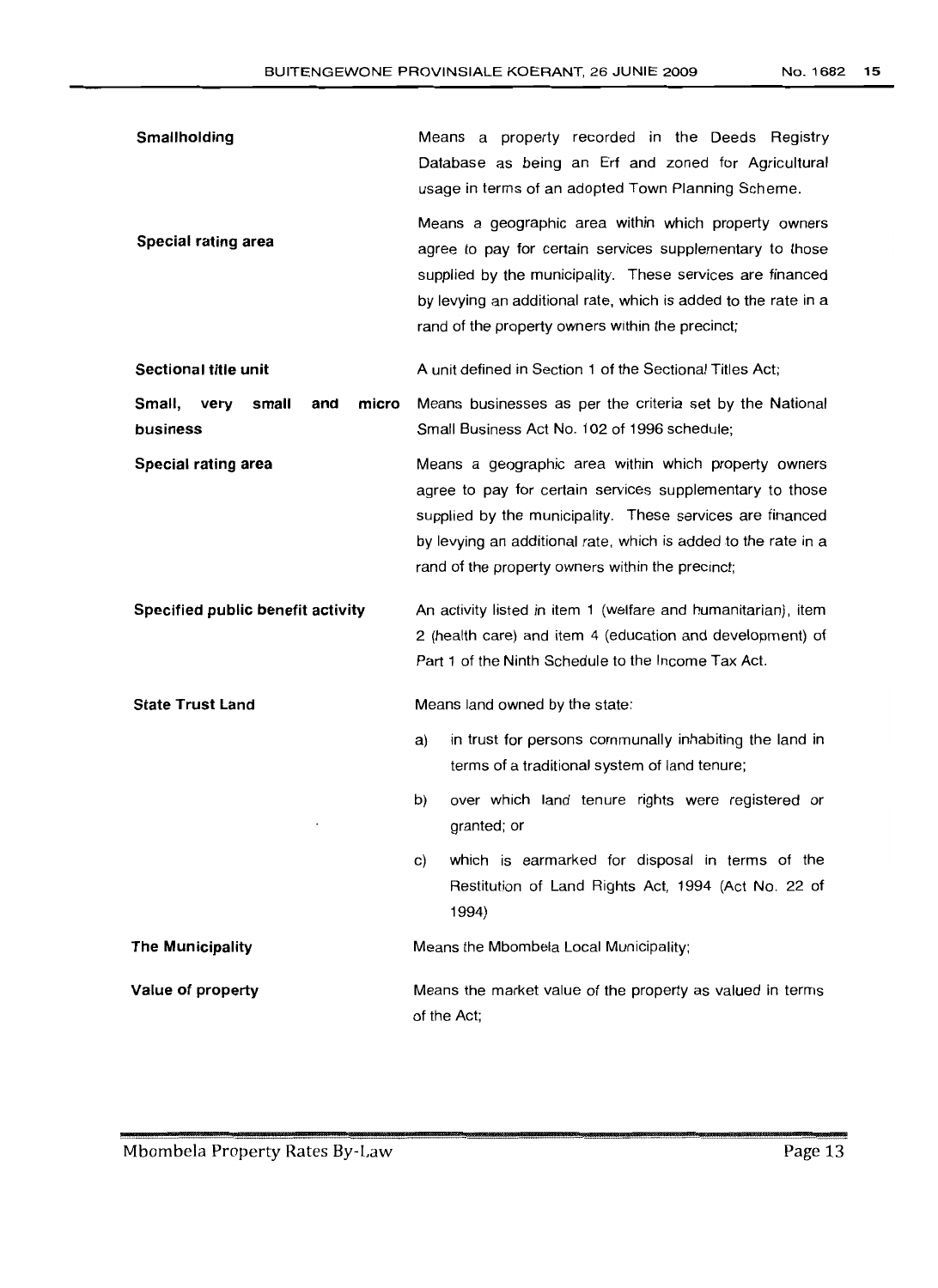#### **PART THREE: THE PURPOSE OF THIS BY-LAW**

- 3. The purpose of this By-Law is to:
	- 3.1 Comply with the provisions of the Municipal Property Rates Act, specifically with section 3 and 6 thereof;
	- 3.2 Give effect to the principles outlined hereunder;
	- 3.3 Ensure the equitable treatment of persons liable for rates;
	- 3.4 Determine the methodology and to prescribe procedures for the implementation of the Act;
	- 3.5 Determine criteria to be applied for the levying of differential rates for different categories of properties;
	- 3.6 Determine or provide criteria for the determination of categories of properties and categories of owners of properties;
	- 3.7 Determine criteria to be applied for granting exemptions, rebates and reductions;
	- 3.8 Determine how the municipality's powers must be exercised in relation to multi- purpose properties;
	- 3.9 Determine measures to promote local economic and social development; and
	- 3.10 Identify which categories of properties the municipality has elected not to rate as provided for in section 7 of the Act.

#### **PART FOUR: FUNDAMENTAL PRINCIPLES OF THIS BY-LAW**

#### 4. **The principles of the By-Law are to ensure that:**

- 4.1 The power of the municipality to impose rates on property within its area will not be exercised in a way that materially and unreasonably prejudices national economic policies, economic activities or the national mobility of goods, services, capital or labour as prescribed in terms of Section 229 of the Constitution of the Republic of South Africa;
- 4.2 All ratepayers, in a specific category, as determined by council from time to time, will be treated equitably;
- 4.3 Property rates will be assessed on the market value of all rateable properties in the jurisdiction of the municipality and for the purpose of generating revenue to balance the budqet after taking into account:
	- 4.3.1 Profits generated on trading and economic services; and
	- 4.3.2 The amounts required to finance exemptions, rebates and reductions of rates as approved by the municipal council from time to time;
- 4.4 Property rates will not be used to subsidize trading and economic services;
- 4.5 The rates income generated by the municipality will take into account relief measures to address the social and economic needs of the community;
- 4.6 This By-Law and amendment thereof will be developed in consultation with the community and in compliance with a process of community participation in terms of Chapter 4 of the Municipal Systems Act.

#### **PART FIVE: APPLICATION OF THIS BY-LAW**

#### 5.1 **IMPOSITION OF RATES**

- 5.1.1 The council shall as part of each annual operating budget cycle, impose a rate in the rand on the market value of all rateable property as recorded in the municipality's valuation roll and supplementary valuation roll. Rateable property shall include a property on which the municipality may in terms of section 2 of the Act levy a rate, excluding property fully excluded from the levy of rates in terms of the Act.
- 5.1 .2 The council pledges itself to limit the annual increase of the rate in the rand in accordance with the National Treasury guidelines and the approved integrated development priorities.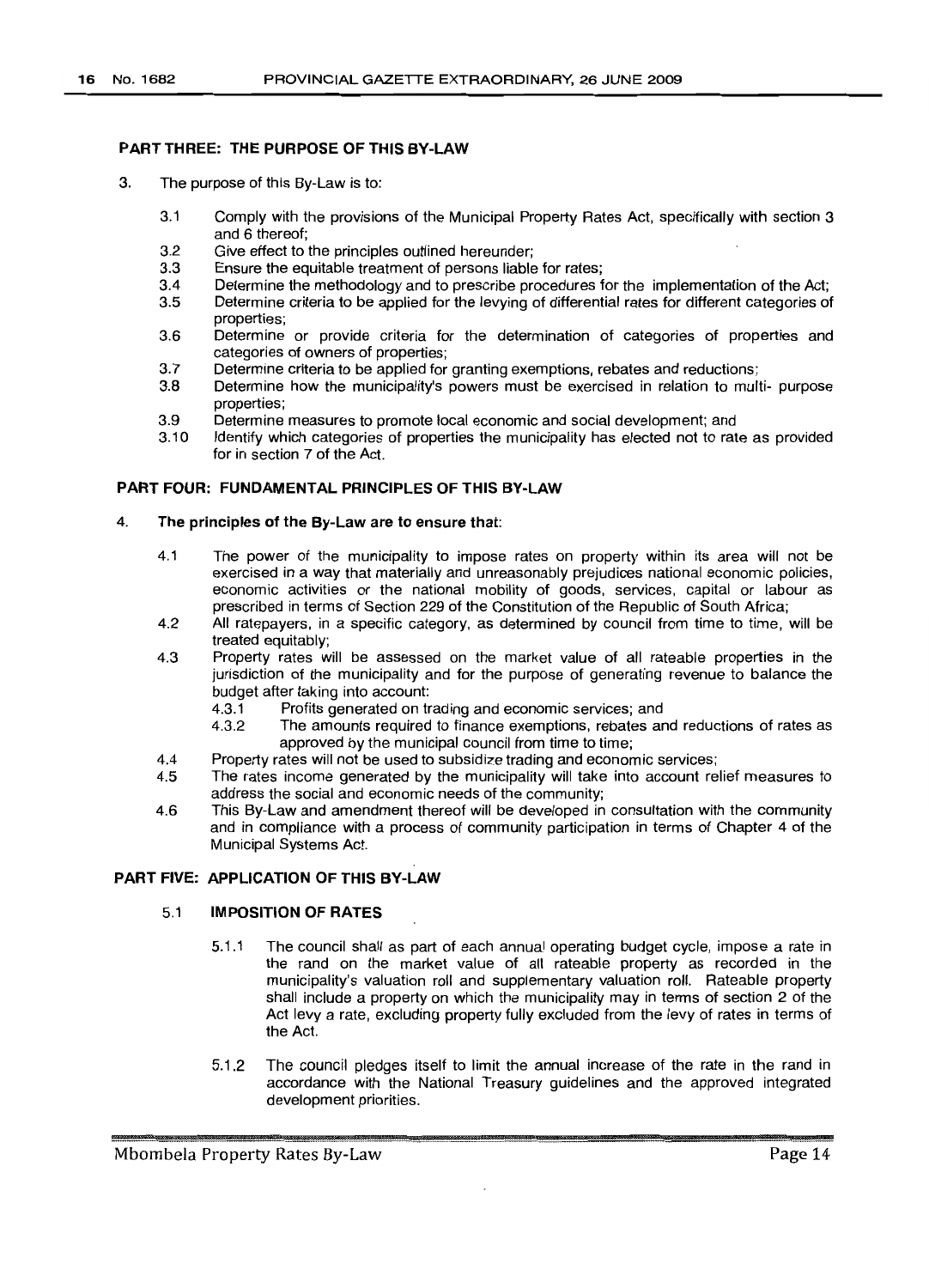#### 5.2 CLASSIFICATION OF MUNICIPAL SERVICES AND EXPENDITURE

5.2.1 The municipal manager or his/her nominee herewith provides the following classification of services which might be amended from time to time as per the guidelines provided by the National treasury, other relevant authorities and/or the Municipal Council;

#### 5.2.1 .1 Trading services:

- (a) Water
- (b. Electricity

#### 5.2.1 .2 Economic services:

- (a) Refuse removal.
- (b) Sanitation.

#### 5.2.1 .3 Community services:

- (a) Air pollution
- (b) Fire fighting services
- (c) Local tourism
- (d) Municipal public works, only in respect of the needs of municipalities in the discharge of their responsibilities and to administer functions specially assigned to them under the Constitution or any other law.
- (e) Storm water management system in built-up areas.
- (f) Trading regulations
- (g) Fixed billboards and the display of advertisements in public places
- (h) Cemeteries
- (i) Control of public nuisances
- $(i)$  Township development
- (k) Facilities for accommodation, care and burial of animals
- (I) Fencing and fences
- (m) Licensing of dogs
- (n) Licensing and control of undertakings that sell food to the public
- (0) Local amenities
- (p) Local sport facilities
- (q) Municipal parks and recreation
- (r) Municipal roads
- (s) Noise pollution
- (t) Pounds
- (u) Street trading/street lighting
- (v) Traffic and parking
- (w) BUilding control
- (x) Licensing of motor vehicles and transport permits
- (y) Nature reserves

#### 5.2.1.4 Subsidised services:

- (a) Health and ambulance.<br>(b) Libraries and museums
- (b) Libraries and museums.<br>(c) Proclaimed roads.
- Proclaimed roads.
- 5.2.2 Trading and economic services must be ring fenced and financed from service charges while community and subsidised services will be financed from surpluses on trading and economic services, regulatory fees, rates and rates related income.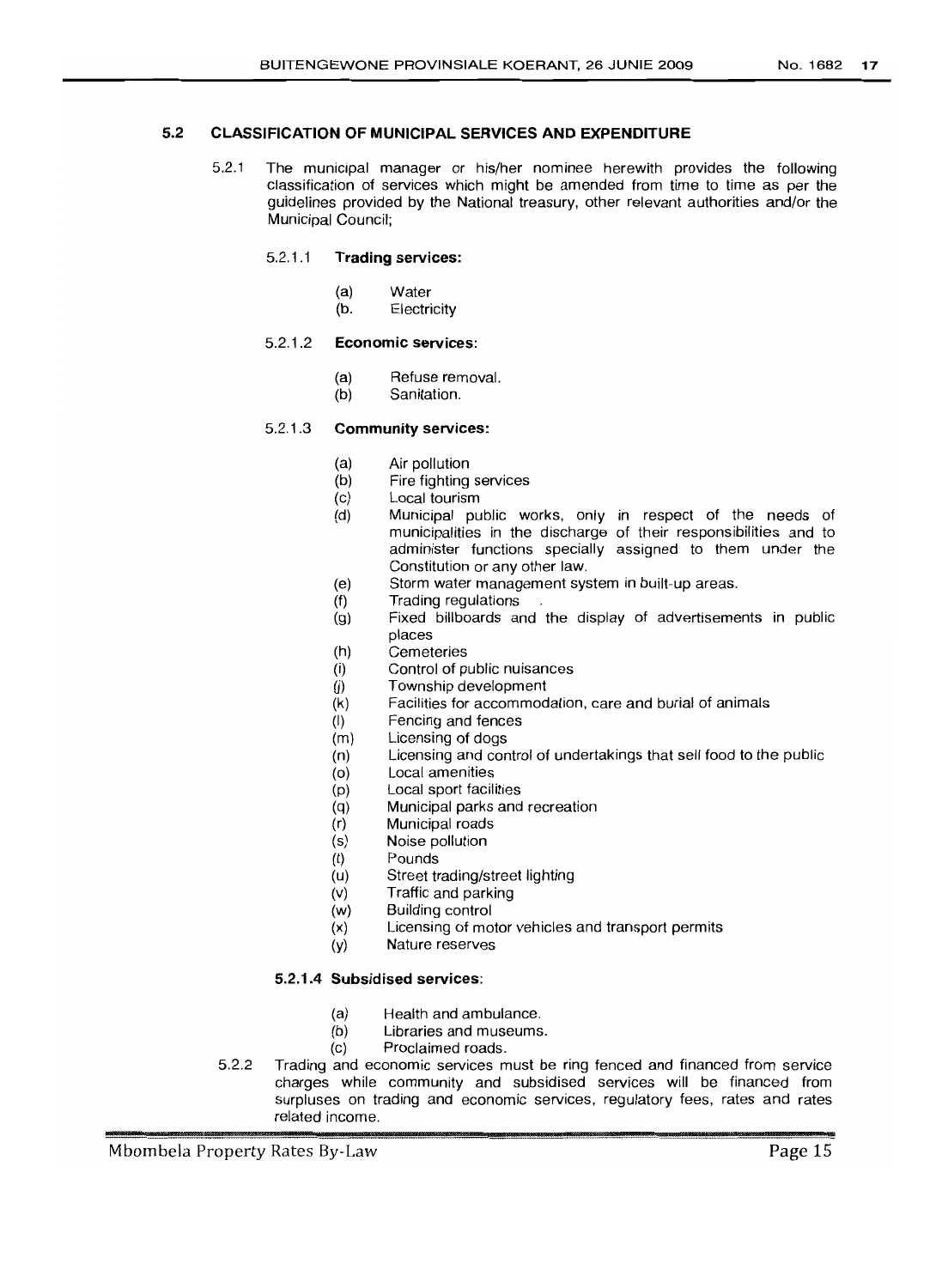- 5.2.3 Expenditure will be classified in the following categories:
	- (a) Salaries, wages and allowances
		- (b) Bulk purchases
		- (c) General expenditure
	- (d) Repairs and maintenance
	- (e) Capital charges (interest and redemption)/depreciation
	- (f) Contribution to fixed assets
	- (g) Contribution to funds
		- i. bad debts.

ii. working capital; and

- iii. statutory funds.
- (h) Contribution to reserves.

5.2.4 Cost centres will be created to which the costs associated with providing the service can be allocated-

- (a) by Department;
- (b) by Divisions; and
- (c) by Service
- 5.2.5 The classification by subject of expenditure, each with a unique vote will be applied to all cost centres.

#### PART SIX: EQUITABLE TREATMENT OF RATEPAYERS

- 6.1 This municipality is committed to treating all ratepayers on an equitable basis. "Equitable" does not necessarily mean "equal" treatment of ratepayers. The circumstances of each category of owner or category of property will be considered in a fair manner and within the limitations set out in the Act.
- 6.2 Any differentiation in the levying of rates must not constitute unfair discrimination.

#### PART SEVEN: DISCRETIONARY RESOLUTIONS ADOPTED BY THE MUNICIPALITY WITH RESPECT TO LEVYING OF RATES

- 7. It is recorded that the Municipality has adopted the following resolutions:
	- 7.1 To levy rates on all rateable property in its area of jurisdiction;<br>7.2 To determine the date of implementation as being 1 July 2009
	- 7.2 To determine the date of implementation as being 1 July 2009;
	- 7.3 To determine the date of general valuation as being 2 July 2008<br>7.4 To levy different cents in the rand for different categories of rates
	- 7.4 To levy different cents in the rand for different categories of rateable property;<br>7.5 That the categories of properties for the purpose of differential rating are thos
	- That the categories of properties for the purpose of differential rating are those specified in this By-Law document;
	- 7.6 That the criteria for the categorization in terms of section 8(1)of the Act shall be actual use where a property is improved and where the land is vacant, on permitted use;
	- 7.7 In case of a property used for multiple-purposes the category shall be determined according to the dominant use of the property;
	- 7.8 To rate public service infrastructure (excluding municipal public service infrastructure) that is identifiable and to which a market related value can be determined with the proviso that the municipality may extend this annually to include other identifiable entities as the data set is developed; and
	- 7.9 To not rate properties of which the municipality is the owner, except where leased to a third party.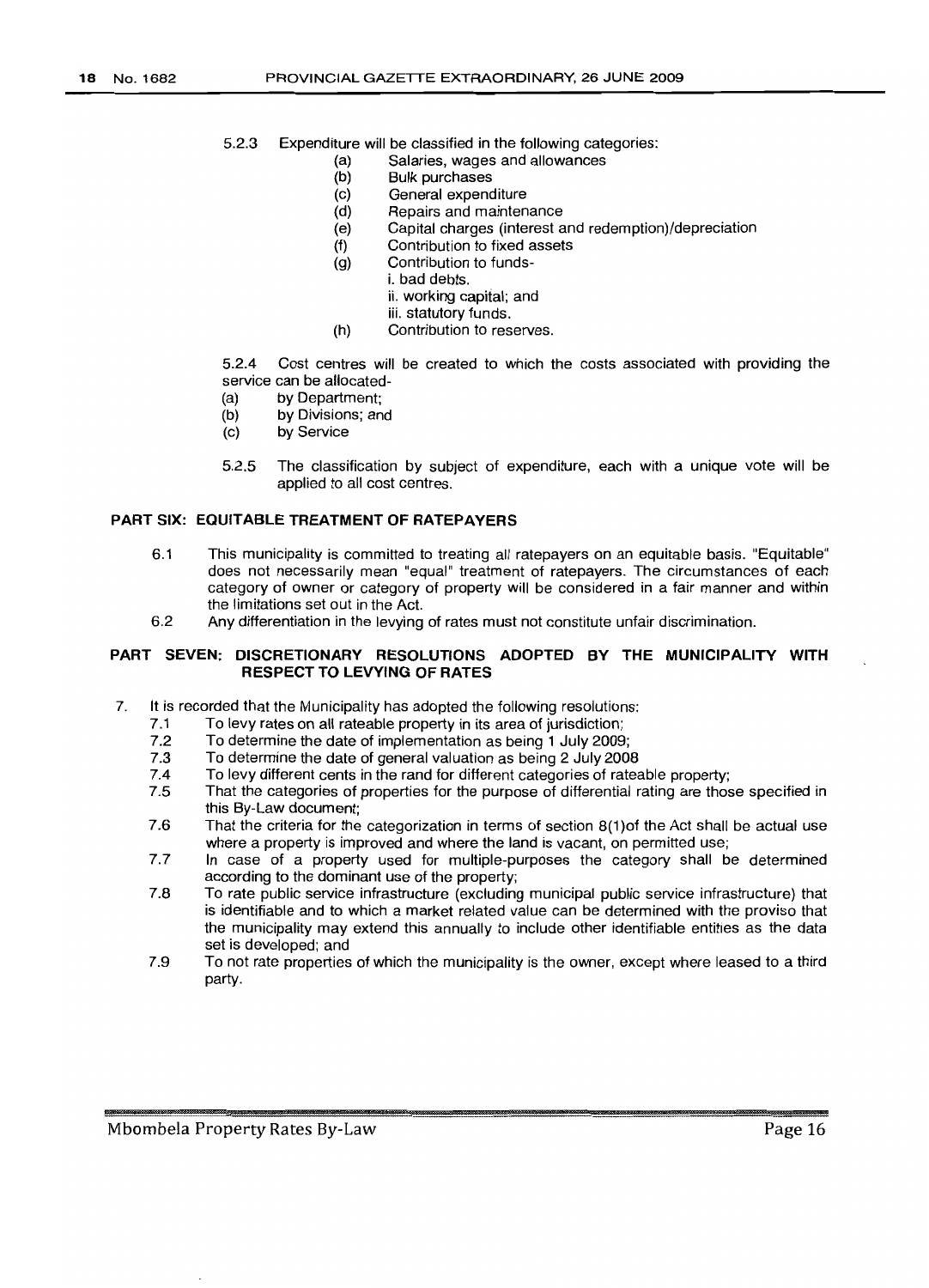#### **PART EIGHT: CATEGORIES OF PROPERTIES FOR DIFFERENTIAL RATING PURPOSES**

8.1 For the purposes of differential rates, the following categories of rateable property have been determined, being:

#### 8.1.1 **Residential Property**

Means improved property that:

- $(a)$  Is used predominantly for residential purposes including any adjoining property registered in the name of the same owner and used together with such residential property as if it were one property. Any such grouping shall be regarded as one residential property for rate rebate or valuation reduction purposes;
- (b) Is a unit registered in terms of the Sectional Title Act and used predominantly for residential purposes; and
- (c) Is owned by a share-block company and used solely for residential purposes.

#### 8.1.2 **Business, Commercial and Industrial Property**

Means improved property that is predominantly used for business, commercial and industrial purposes.

#### 8.1.3 **Agricultural Property**

Means a property envisaged in section  $8(2)(d)(e)$  and (f) of the Act.

#### 8.1.4 **State or Government Property**

Means property owned and used by the state excluding the kinds of publicly controlled infrastructure listed in the definition of Public Service Infrastructure.

## 8.1.5 **Public Service Infrastructure**

Means a property as defined by the Act.

#### 8.1.6 **Mining Property**

Means property on which an operation or activity of extracting minerals is conducted and includes any operation or activity incidental thereto.

#### 8.1.7 **Rural Communal Land**

Means the residual portion of a rural communal land excluding identifiable and rateable entities within the property and excluding State Trust Land and land reform beneficiaries as defined in the Act.

#### 6.1.8 **State Trust Land**

Means land owned by the state:

- (a) in trust for persons communally inhabiting the land in terms of  $\circ$ traditional system of a land tenure;
- (b) over which land tenure rights were registered or granted; and
- (c) which is earmarked for disposal in terms of the Restitution of Land Rights.

lew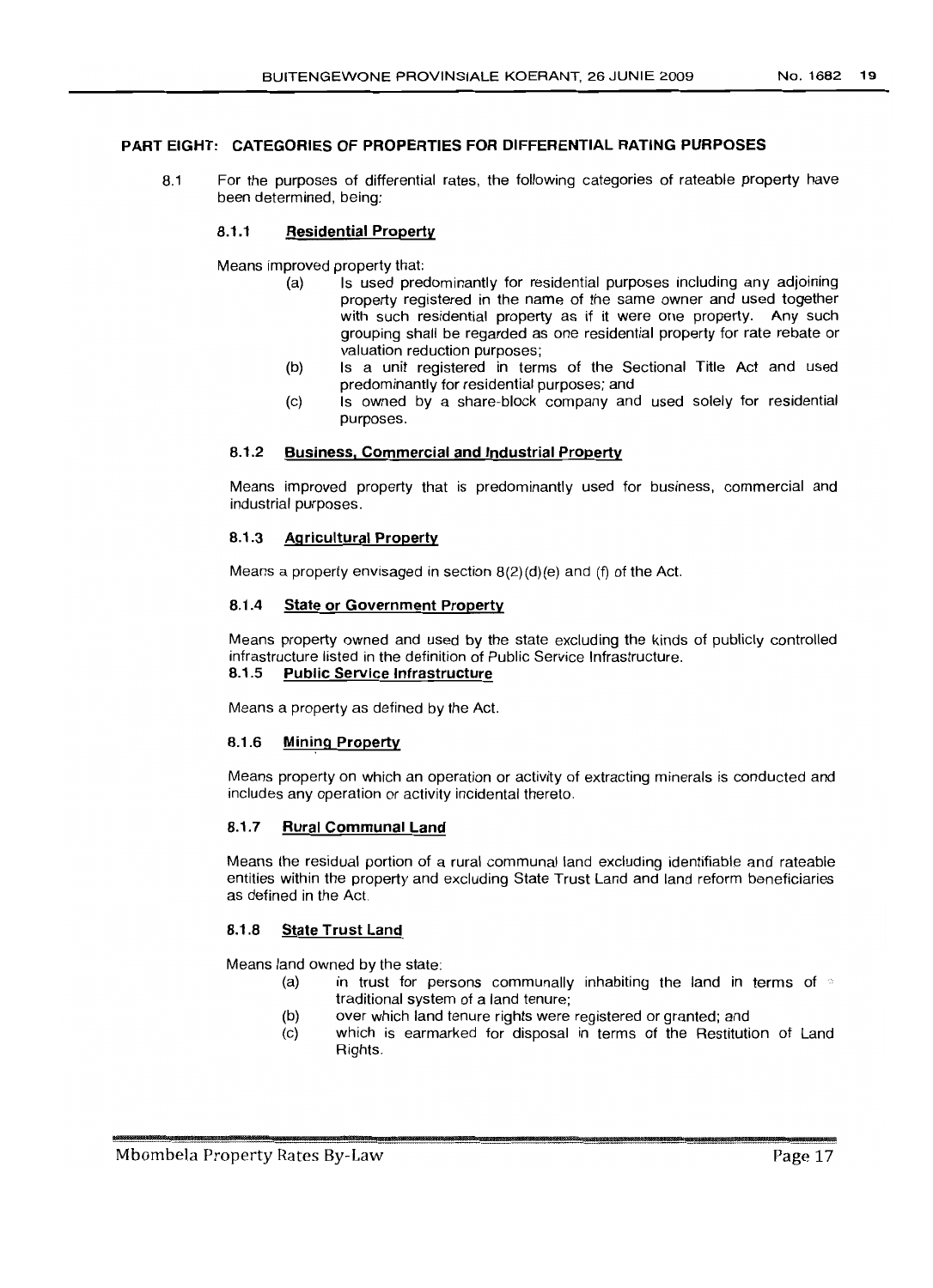#### **8.1.9 Municipal property**

In relation to property shall mean those properties owned & exclusively used by the municipality;

#### **8.1.10 Places of Public Worship**

means a property registered in the name of and used primarily as a place of worship by a religious community, including an official residence registered in the name of that community which is occupied by an office bearer of that community who officiates at the services at that place of worship:

#### **8.1.11 Protected area**

Means an area that is, or has to be. listed in the register referred to in Section 10 of the Protected Areas Act.

#### **8.1.12 Other property**

Means any property determined by the Municipality which is not associated with any of the categories of property listed above.

- 8.2 Differential rating among the above determined categories of properties will be done by way of setting different rates in the rand for each property category.
- 8.3 The criteria for weighting the categories determined above, for the purpose of determining cent in a rand amount (rates tariff) for each category, must take account of the following:
	- 8.3.1 The reliance or otherwise of the owners of specific categories of property on services supplied by the Municipality;
	- 8.3.2 The strategic importance of a category of property with reference to the aims and objectives of the municipality and the Government of the Republic of South Africa as a whole (such as social, economic and developmental issues); and
	- 8.3.3 The nature of the category of property, including its sensitivity to rating (for example agricultural properties used for agricultural purposes).
- 8.4 The following principles and section 8.3 above shall be applied for the determination of the cents in the rand;<br>8.4.1 The activities
	- The activities that take place on business, commercial, industrial and government properties have been identified as the cost drivers for community services;
	- 8.4.2 The rate ratio between residential and the properties mentioned in 8.3.1 above shall be 1:2.5 to business and 1:30 to agricultural properties;
	- 8.4.3 The rate ratio between residential and government property shall be 1:3.
	- 8.4.4 The rate ration between residential and properties categorised as other and mining shall be 1:2.5;
	- 8.4.5 The rate ratio between residential and agricultural property shall be 1:0.25 as prescribed by the Act; and '
	- 8.4.6 The rate ratio between residential and public service infrastructure property shall be 1:0.25 as prescribed by the Act.

#### **PART NINE: RELIEF MEASURES FOR PROPERTY OWNERS**

- 9.1 The Municipality has considered the need and desire to grant relief to a specific category of owners of properties and owners of a specific category of properties with a view to providing for appropriate measures to alleviate the impact of the rates burden on them.
- 9.2 The municipality will not grant relief in respect of the payment of rates other than by way of an exemption, rebate or reduction provided for in this By-Law and granted in terms of section 15 of the Act to:
	- 9.2.1 A specified category of properties; or
	- 9.2.2 A specified category of owners of property as provided for hereunder.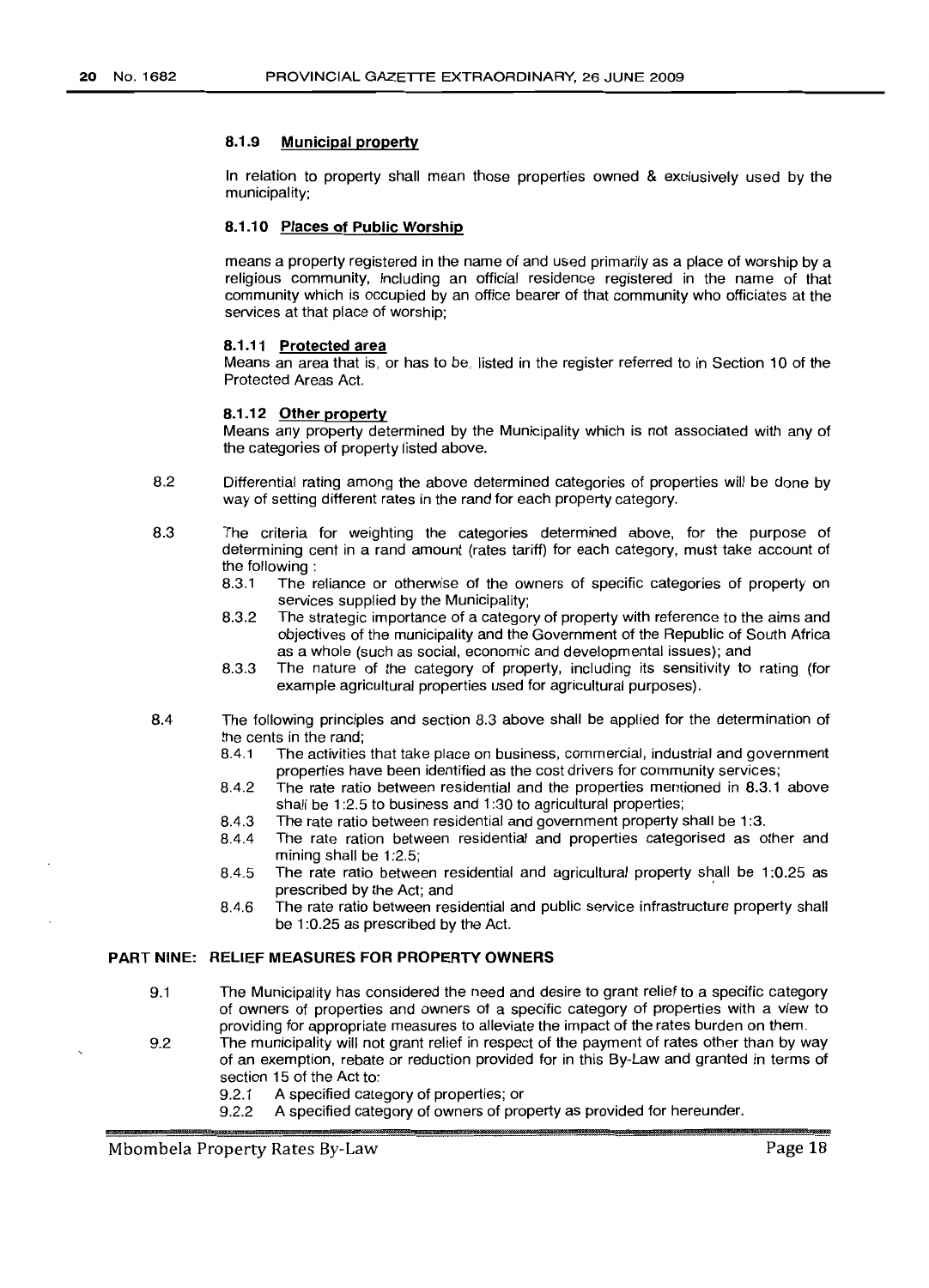- 9.3 The municipality will not grant relief to the owners of property on an individual basis.<br>9.4 The relief measures shall be granted as follows:
	- The relief measures shall be granted as follows;
		- 9.4.1 Category of specific owners

## **Part A: Rebates**

| <b>Indigent Household</b><br>(a)                                          |                                                                    |  |  |
|---------------------------------------------------------------------------|--------------------------------------------------------------------|--|--|
| Criteria                                                                  | The owner should be registered in the indigent register in terms   |  |  |
|                                                                           | of the Indigent Policy of the municipality.                        |  |  |
| Rebate                                                                    | The rebate on property rates shall be determined by the            |  |  |
|                                                                           | municipal council on annual basis during the budget process.       |  |  |
| <b>Retired people</b><br>(b)                                              |                                                                    |  |  |
| Criteria                                                                  | $\bullet$<br>Make application in writing in a prescribed form;     |  |  |
|                                                                           | Own and reside on the property;<br>۰                               |  |  |
|                                                                           | Not own more than one property;<br>$\bullet$                       |  |  |
|                                                                           | Be at least 60 years of age; and<br>٠                              |  |  |
| <b>Rebate</b>                                                             | A sliding scale rebate system on property rates account shall be   |  |  |
|                                                                           | determined by the municipal council on annual basis during the     |  |  |
|                                                                           | budget process.                                                    |  |  |
| (c)                                                                       | Owner of Bed and Breakfast, Guest Houses and Lodges                |  |  |
| Qualification                                                             | Make application in writing in a prescribed form;<br>$\bullet$     |  |  |
| criteria                                                                  | Own and utilise the property solely for bed and breakfast,<br>۰    |  |  |
|                                                                           | guest house and lodge;                                             |  |  |
|                                                                           | Proof of business licence issued by the                            |  |  |
|                                                                           | municipality;                                                      |  |  |
|                                                                           | Proof of registration with the South African Grading Council;<br>٠ |  |  |
|                                                                           | and                                                                |  |  |
|                                                                           | Be in a position to submit audited annual financial                |  |  |
|                                                                           | statements.                                                        |  |  |
| Rebate<br>Additional rebates on property rates shall be determined by the |                                                                    |  |  |
|                                                                           | municipal council on an annual basis during the budget             |  |  |
|                                                                           | process.                                                           |  |  |
| (d)                                                                       | Owners of small, very small and micro businesses                   |  |  |
| Qualification<br>٠                                                        |                                                                    |  |  |
| criteria                                                                  | Make application in writing in a prescribed form;                  |  |  |
|                                                                           | Property owned and utilise by the owner;<br>٠                      |  |  |
|                                                                           | Provide proof of registration with relevant authority;<br>٠        |  |  |
|                                                                           | Provide proof of business licence, if applicable issued by<br>٠    |  |  |
|                                                                           | the municipality;                                                  |  |  |
|                                                                           | The business shall meet all requirements (refer to sector,<br>٠    |  |  |
|                                                                           | size or class, total employment, total annual turnover and         |  |  |
|                                                                           | total gross asset value (fixed property excluded) set out in       |  |  |
|                                                                           |                                                                    |  |  |
|                                                                           | terms of the National Small Business Act No.102 of 1996            |  |  |
|                                                                           | schedule; and                                                      |  |  |
|                                                                           | Be a position to submit audited annual financial statements        |  |  |
| Hebate                                                                    | The rebate on property rates shall be determined by the            |  |  |
|                                                                           | municipal council on an annual basis during the<br>budget          |  |  |
|                                                                           | process.                                                           |  |  |
| (e)                                                                       | Owner of Privately Developed Townships or Estates or Complexes     |  |  |
| Qualification                                                             | Make an application in writing in a prescribed form;               |  |  |
| criteria                                                                  | Provide Service Level Agreement entered into with the              |  |  |
|                                                                           | municipality;                                                      |  |  |
|                                                                           |                                                                    |  |  |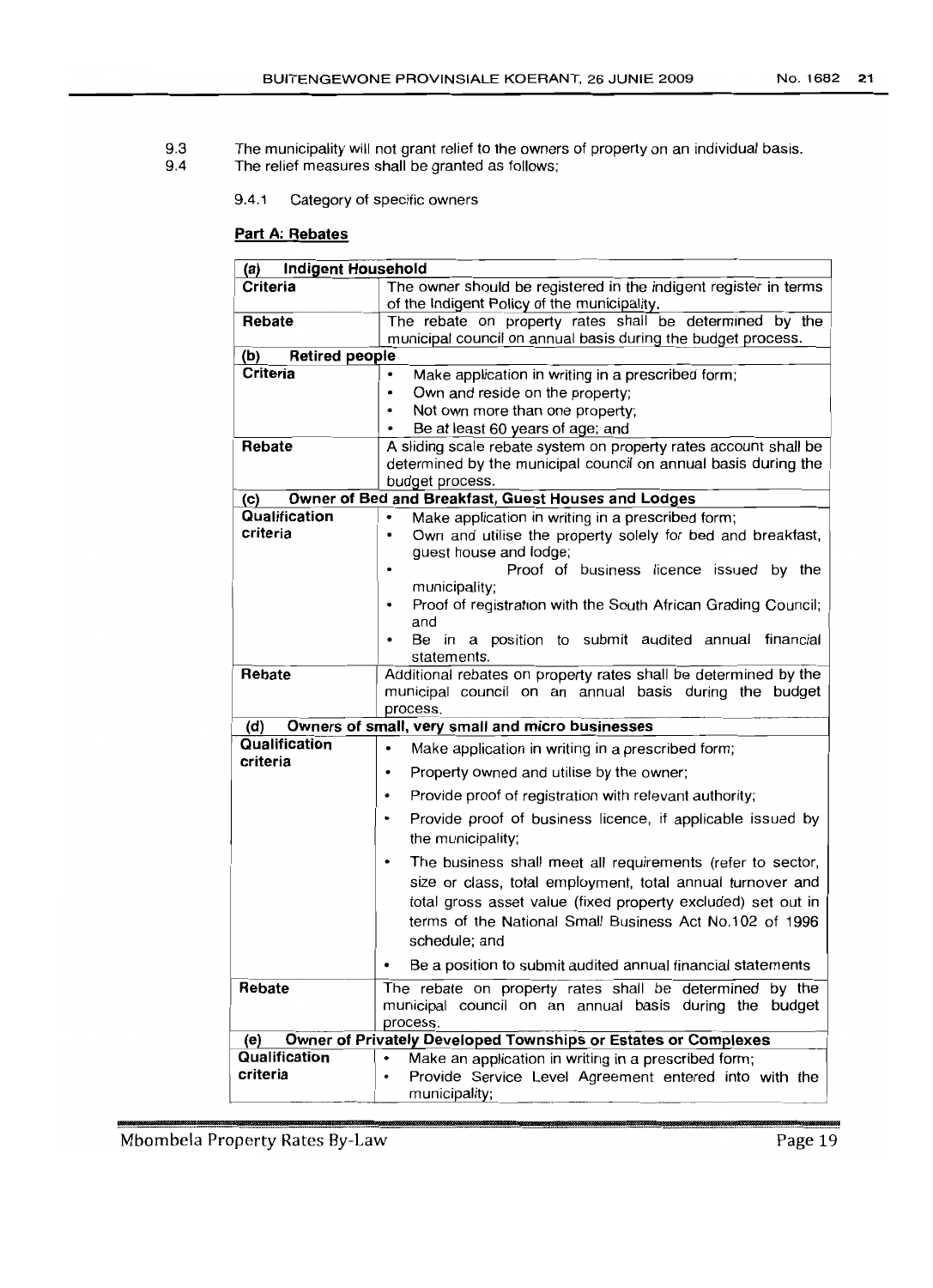| Rebate                                                                                                                                  | The full cost of infrastructural development of the township<br>٠<br>should be incurred by the developer(s); and<br>The cost of rendering and maintaining of internal services<br>٠<br>should incurred by residents or the developer.<br>100% rebate on property rates for a period when the<br>property is under development not exceeding a period of<br>twelve months:<br>A rebate on property rates account for owner of a property<br>٠ |
|-----------------------------------------------------------------------------------------------------------------------------------------|----------------------------------------------------------------------------------------------------------------------------------------------------------------------------------------------------------------------------------------------------------------------------------------------------------------------------------------------------------------------------------------------------------------------------------------------|
|                                                                                                                                         | situated in unproclaimed area shall be determined by<br>council on an annual basis during the budget process; and<br>A rebate on property rates account for owner of a property<br>٠<br>situated in proclaimed area where the municipality does not<br>provide maintenance of the internal community services                                                                                                                                |
|                                                                                                                                         | shall be determined by council on an annual basis during<br>the budget process.                                                                                                                                                                                                                                                                                                                                                              |
| (f)                                                                                                                                     | Owner of formalised property within rural communal property                                                                                                                                                                                                                                                                                                                                                                                  |
| The rebate on property rates shall be determined by the<br>Rebate<br>municipal council on an annual basis during the budget<br>process. |                                                                                                                                                                                                                                                                                                                                                                                                                                              |
| (g)                                                                                                                                     | Owner of a smallholding property categorised as a residential property                                                                                                                                                                                                                                                                                                                                                                       |
| Qualification<br>criteria                                                                                                               | The municipality should not be providing any of the community<br>services                                                                                                                                                                                                                                                                                                                                                                    |
| Rebate                                                                                                                                  | The rebate on property rates shall be determined by the<br>municipal council on an annual basis during the budget<br>process.                                                                                                                                                                                                                                                                                                                |

#### (h) **Properties Owned by Public Benefit Organisations, which includes;**

#### **Health, welfare or charitable institutions**

Properties used exclusively as a hospital, clinic, mental hospital, orphanage, non-profit retirement village, old age home or benevolent institution, including workshops used by the inmates, laundry or cafeteria facilities, provided that any profits from the use of the property are used entirely for the benefit of the institution and or for charitable purposes by registered organizations.

#### **Educational institutions**

Properties used for educational purposes including a residence registered in the name of the educational institution and used by full-time employees of the educational institution.

#### **Historical Monuments**

Properties classified as an historical monument, open to the public and not operated for gain.

#### **Sporting bodies**

Property used predominantly by an organization for the purpose of amateur sport and any social activities which are connected with such sports.

### **Agricultural societies**

Property used for the purposes of the society which must be affiliated to a provincial or nationally recognized Agricultural union.

- **Cemeteries and crematoria** Properties used for cemeteries and crematoria and operated not for gain.
- - **Cultural institutions** Properties declared in terms of the Cultural Institutions Act, Act 29 of 1969 or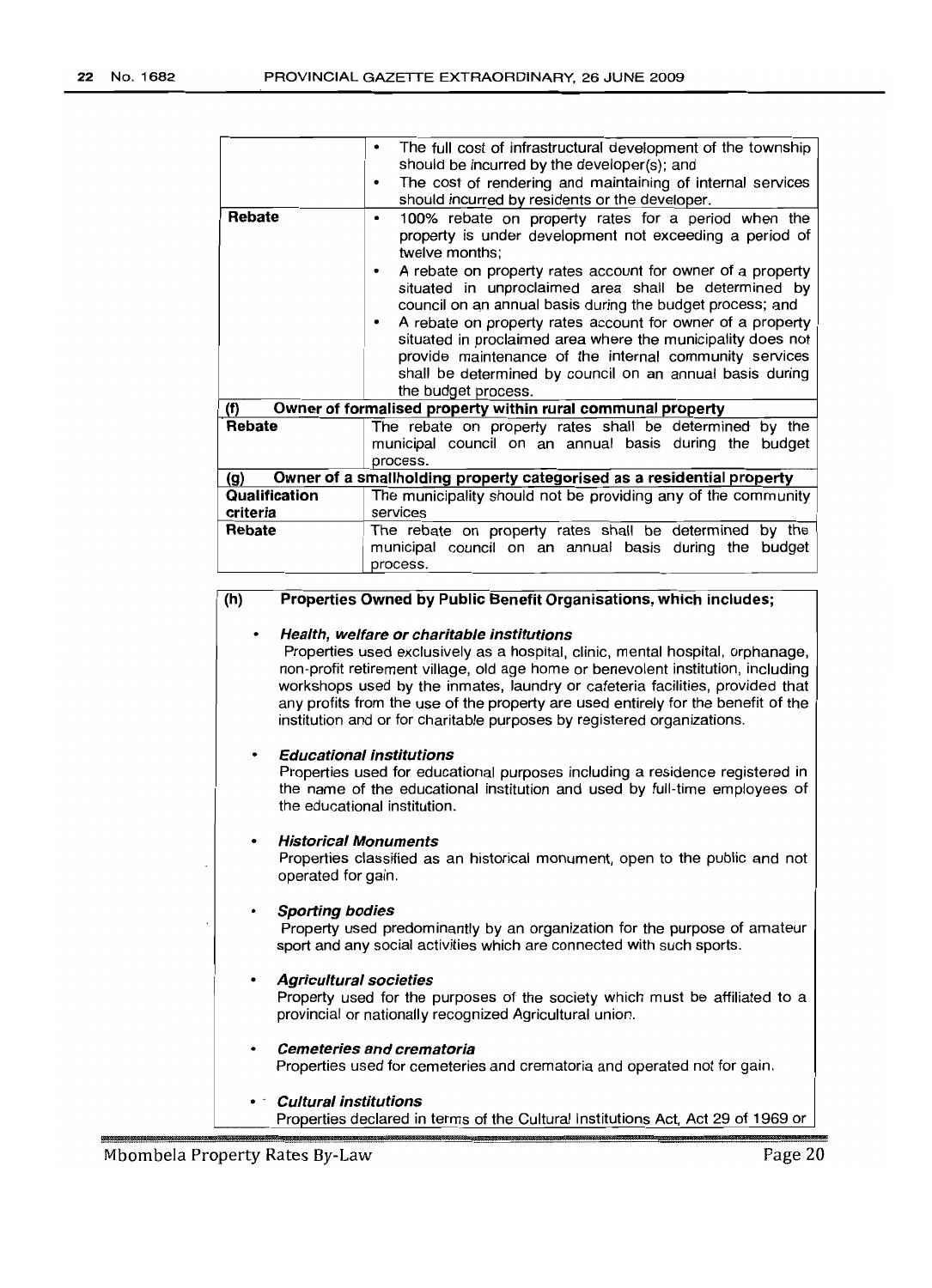|                                                                                                                                                                                                                                                                                                                                                                                                                 | the Cultural Institutions Act. Act 66 of 1989.                                                                                                                                                                                                                                                                                                                                                                                                                                                                                                                                                                                                                                                                                                                                                                                                                                                  |  |  |  |
|-----------------------------------------------------------------------------------------------------------------------------------------------------------------------------------------------------------------------------------------------------------------------------------------------------------------------------------------------------------------------------------------------------------------|-------------------------------------------------------------------------------------------------------------------------------------------------------------------------------------------------------------------------------------------------------------------------------------------------------------------------------------------------------------------------------------------------------------------------------------------------------------------------------------------------------------------------------------------------------------------------------------------------------------------------------------------------------------------------------------------------------------------------------------------------------------------------------------------------------------------------------------------------------------------------------------------------|--|--|--|
| Museums, libraries, art galleries and botanical gardens<br>Properties used for museum, library, art gallery or botanical garden<br>purposes, open to the public and not operated for gain.<br>War veterans<br>Property registered in the name of a trustee or trustees of organizations (as<br>defined in the Social Aid Act, Act 66 of 1989) maintained for the welfare of<br>war veterans and their families. |                                                                                                                                                                                                                                                                                                                                                                                                                                                                                                                                                                                                                                                                                                                                                                                                                                                                                                 |  |  |  |
| Youth development organizations<br>Properties used by organizations such as the Boy Scouts, Girls Guides,<br>Voortrekkers or organizations the Council deem to be similar.<br><b>Animal protection</b><br>Properties used by institutions or organizations whose exclusive aim is to<br>protect birds, reptiles and other animals on a not-for-gain basis.                                                      |                                                                                                                                                                                                                                                                                                                                                                                                                                                                                                                                                                                                                                                                                                                                                                                                                                                                                                 |  |  |  |
| Qualification<br>criteria                                                                                                                                                                                                                                                                                                                                                                                       | Make an application in writing in a prescribed form;<br>$\bullet$<br>Provide proof of ownership of the property and registration as a<br>$\bullet$<br>Non-Profit Organisation in terms of the Income Tax Act or<br>registration as a Public Benefit Organisation in terms of the<br>Income Tax Act conducting one or more of the above specified<br>public benefit activities listed in Part 1 of the 9 <sup>th</sup> Schedule;<br>Submit an affidavit signed by the head of the organization<br>before a Commissioner of Oaths that the property is used<br>primarily for the specified public benefit activities and purposes<br>of the organisation;<br>that no private pecuniary profit is made from the property; and<br>that no rent is received by the applicant for any use of the<br>property by other persons; and<br>Be in a position to submit audited annual financial statements. |  |  |  |
| Rebate                                                                                                                                                                                                                                                                                                                                                                                                          | The rebate on property rates shall be determined by the municipal                                                                                                                                                                                                                                                                                                                                                                                                                                                                                                                                                                                                                                                                                                                                                                                                                               |  |  |  |
|                                                                                                                                                                                                                                                                                                                                                                                                                 | council on an annual basis during the budget process.                                                                                                                                                                                                                                                                                                                                                                                                                                                                                                                                                                                                                                                                                                                                                                                                                                           |  |  |  |

## 9.4.2 Category of specific properties

## Part A: Rebates

| <b>Agricultural Properties</b><br>(a) |                                                                                                                                                                                                                                                                                                                                                                                                                                                                                                                                                                                                                                          |
|---------------------------------------|------------------------------------------------------------------------------------------------------------------------------------------------------------------------------------------------------------------------------------------------------------------------------------------------------------------------------------------------------------------------------------------------------------------------------------------------------------------------------------------------------------------------------------------------------------------------------------------------------------------------------------------|
| ٠<br><b>Qualification criteria</b>    | Make an application in writing in a prescribed<br>form:<br>Proof of registration as a bona fide farmer<br>from South African Revenue Services or if not<br>taxed as a farmer provide proof that income<br>generated in excess of 40% is derived from<br>farming activities;<br>The property must be predominately<br>utilised for bona fide farming purposes;<br>The application should clearly motivate<br>$\bullet$<br>how the farm contributes in terms of:<br>local economy;<br>provision of permanent residence or<br>decent accommodation to the farm<br>workers and their dependants;<br>provision<br>portable water<br>of<br>and |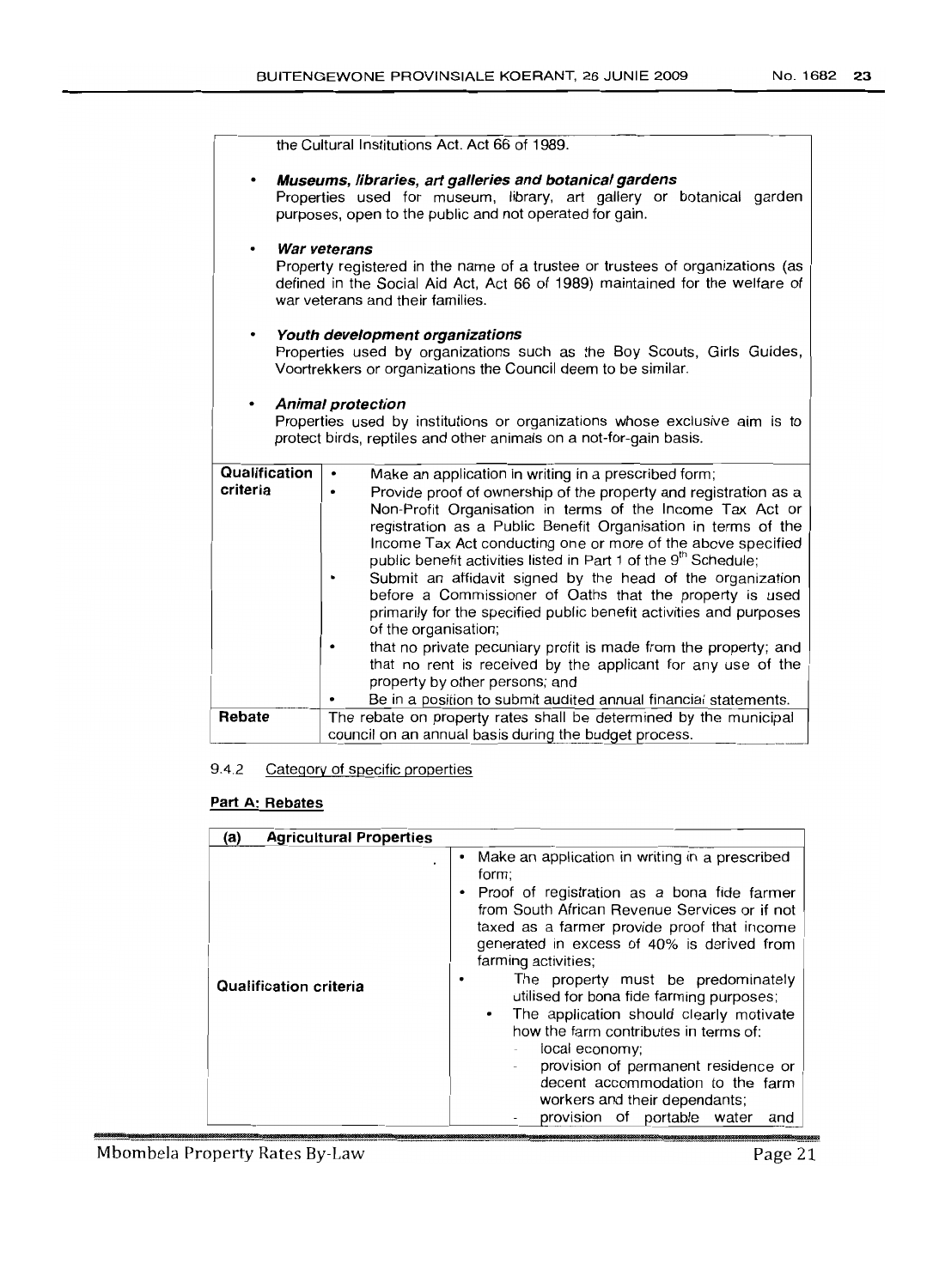|                                                       | electricity to the dwellings of farm<br>workers; and<br>provision of land for cemetery or<br>educational or recreational purposes<br>to the farm workers, children as well<br>as for people from surrounding<br>farms. |  |  |  |
|-------------------------------------------------------|------------------------------------------------------------------------------------------------------------------------------------------------------------------------------------------------------------------------|--|--|--|
|                                                       | The rebate on property rates shall be determined                                                                                                                                                                       |  |  |  |
| Rebate                                                | by the municipal council on annual basis during                                                                                                                                                                        |  |  |  |
| <b>State Trust and Rural Communal Property</b><br>(b) | the budget process.                                                                                                                                                                                                    |  |  |  |
|                                                       | The rebate on property rates shall be determined                                                                                                                                                                       |  |  |  |
| Rebate                                                | by the municipal council on an annual basis                                                                                                                                                                            |  |  |  |
|                                                       | during the budget process.                                                                                                                                                                                             |  |  |  |
| (c)                                                   | Affordability rebates - the rebate is unconditionally granted to assist the                                                                                                                                            |  |  |  |
|                                                       | property owners to leverage the rates burden because of the current                                                                                                                                                    |  |  |  |
| economic conditions.                                  |                                                                                                                                                                                                                        |  |  |  |
| Business, Commercial                                  | The rebate on property rates shall be determined                                                                                                                                                                       |  |  |  |
| and Industrial Property                               | by the municipal council on an annual basis                                                                                                                                                                            |  |  |  |
|                                                       | during the budget process.                                                                                                                                                                                             |  |  |  |
| <b>Government Property</b>                            | The rebate on property rates shall be determined<br>by the municipal council on an annual basis                                                                                                                        |  |  |  |
|                                                       | during the budget process.                                                                                                                                                                                             |  |  |  |
|                                                       | The rebate on property rates shall be determined                                                                                                                                                                       |  |  |  |
| Mining Property                                       | by the municipal council on an annual basis                                                                                                                                                                            |  |  |  |
|                                                       | during the budget process.                                                                                                                                                                                             |  |  |  |
|                                                       | The rebate on property rates shall be determined                                                                                                                                                                       |  |  |  |
| <b>Residential Property</b>                           | by the municipal council on an annual basis                                                                                                                                                                            |  |  |  |
|                                                       | during the budget process.                                                                                                                                                                                             |  |  |  |
| Other Property                                        | The rebate on property rates shall be determined                                                                                                                                                                       |  |  |  |
|                                                       | by the municipal council on an annual basis                                                                                                                                                                            |  |  |  |
|                                                       | during the budget process.<br>75% phase-in rebate on property rates in terms                                                                                                                                           |  |  |  |
| Newly rateable properties<br>(d)                      | of section 21(2) of the Act; and                                                                                                                                                                                       |  |  |  |
|                                                       | 100% phase-in rebate on property rates in terms                                                                                                                                                                        |  |  |  |
|                                                       | of section 21(3) of the Act.                                                                                                                                                                                           |  |  |  |

## **Part B - Exemptions**

| (a) | <b>Residential Property</b>                                                                                  | The first R15 000.00 of the market value of<br>the property is exempted from levying of rates<br>in terms of section 17(1)(h) of the Act.<br>The additional exemption on the market value<br>to be exempted from levying of rates shall be<br>determined by the municipal council on annual<br>basis during the budget process. |
|-----|--------------------------------------------------------------------------------------------------------------|---------------------------------------------------------------------------------------------------------------------------------------------------------------------------------------------------------------------------------------------------------------------------------------------------------------------------------|
| (b) | <b>Services</b><br><b>Public</b><br>Infrastructure Property                                                  | The first 30% of the market value of the<br>$\bullet$<br>property is exempted from levying of rates in                                                                                                                                                                                                                          |
|     |                                                                                                              | terms of section $17(1)(a)$ of the Act.                                                                                                                                                                                                                                                                                         |
| (C) | <b>Municipal Property</b>                                                                                    | The property shall be 100% exempted<br>from<br>levying of rates                                                                                                                                                                                                                                                                 |
| (d) | Worship,<br>Places of<br>official<br>including<br>an<br>residence registered in the<br>name of the community | The property shall be 100% exempted<br>from<br>levying of rates.                                                                                                                                                                                                                                                                |
| (e) | Other properties stated in                                                                                   | The properties shall be 100% exempted<br>trom                                                                                                                                                                                                                                                                                   |
|     | terms of section 17(b), (c),                                                                                 | levying of rates                                                                                                                                                                                                                                                                                                                |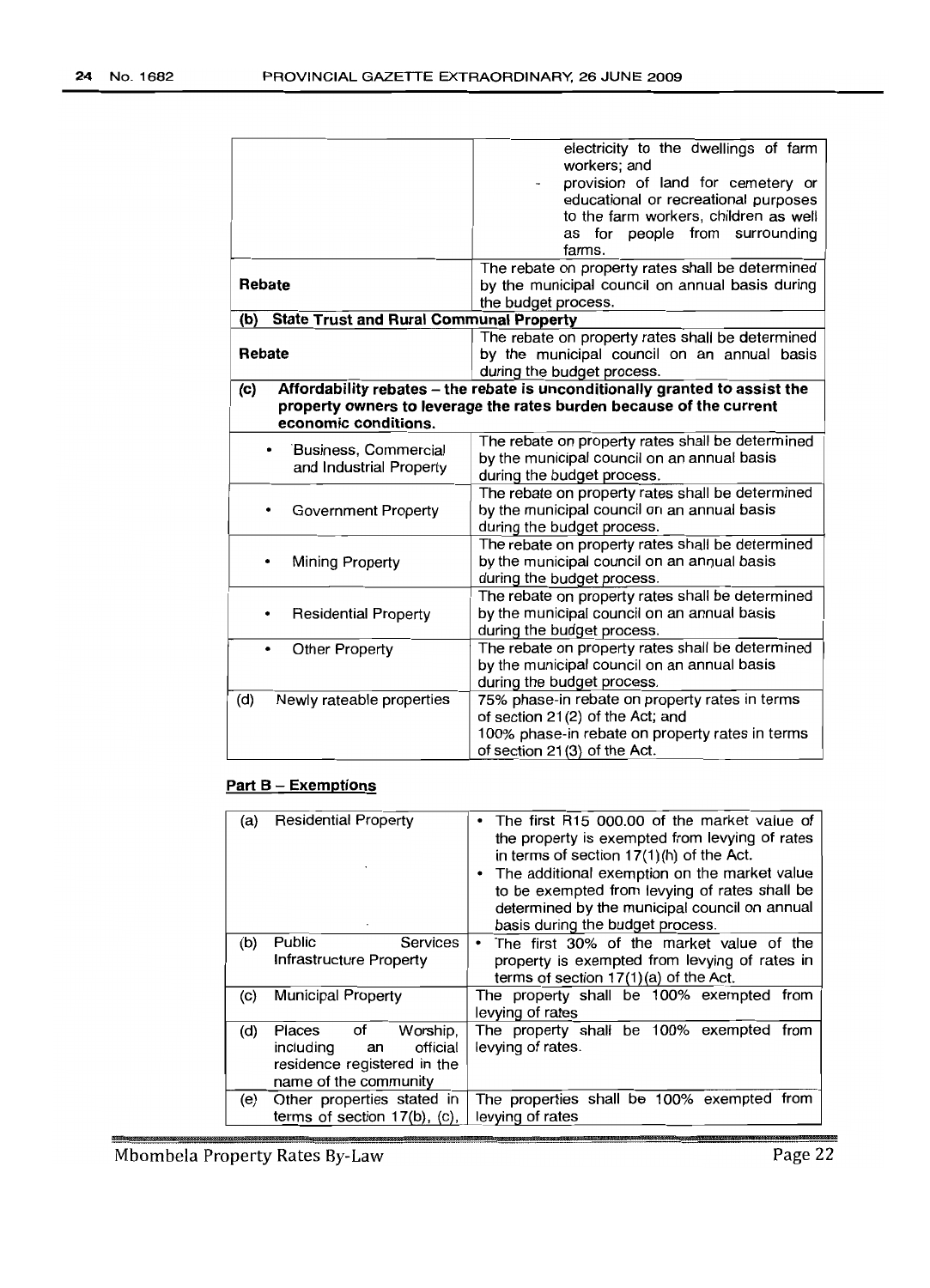| (d), (e), (f) and (g) of the $ $<br>Act |  |  |  |
|-----------------------------------------|--|--|--|
|-----------------------------------------|--|--|--|

## **Part C: Reductions**

| (a) Properties Affected by a Disaster or other Serious Adverse Social or |                                                                         |                                                          |  |  |
|--------------------------------------------------------------------------|-------------------------------------------------------------------------|----------------------------------------------------------|--|--|
| <b>Economic Conditions</b>                                               |                                                                         |                                                          |  |  |
| Qualification                                                            | The owner of any category of property may make application for          |                                                          |  |  |
| criteria                                                                 | the consideration of a reduction in the municipal valuation of          |                                                          |  |  |
|                                                                          | property as contemplated in section 15 of the Act, where it is          |                                                          |  |  |
|                                                                          | contended that the market value of the property is being affected       |                                                          |  |  |
|                                                                          | by:                                                                     |                                                          |  |  |
|                                                                          | (a)                                                                     | A disaster within the meaning of the Disaster Management |  |  |
|                                                                          |                                                                         | Act (57 of 2002); or                                     |  |  |
|                                                                          | (b)                                                                     | Any other serious adverse social or economic conditions  |  |  |
|                                                                          |                                                                         | as may be defined and determined by the Council.         |  |  |
| Reduction                                                                | The relief provided will be in the form of a reduction in the           |                                                          |  |  |
| Granted                                                                  | municipal valuation of the property in relation to a certificate issued |                                                          |  |  |
|                                                                          | for this purpose by the municipal valuer.                               |                                                          |  |  |
|                                                                          | The resultant reduction in the quantum of the rates payable will be     |                                                          |  |  |
|                                                                          | for the current financial year only and calculated on a pro-rata        |                                                          |  |  |
|                                                                          | basis from the date of the disaster or adverse conditions to the        |                                                          |  |  |
|                                                                          | end of the financial year.                                              |                                                          |  |  |
|                                                                          | Should the applicant consider that the conditions resulting in the      |                                                          |  |  |
|                                                                          | granting of relief remain unaltered at the conclusion of the financial  |                                                          |  |  |
|                                                                          | year in question, a further application may be lodged for the new       |                                                          |  |  |
|                                                                          | financial year                                                          |                                                          |  |  |

#### **PART TEN: MULTIPLE PURPOSE PROPERTIES**

- 10.1 The municipality shall determine a method of assessing the value of multi-purpose properties applying the following;
	- 10.1.1 In respect of vacant land that has not been put to any use. In this instance the zoning or permitted use as approved in terms of Township Establishment Scheme of the municipality shall prevail.
	- 10.1.2 The valuation for all other multiple-purpose properties will be assessed according to the dominant use of the property according to value.
- 10.2 With regard to the Rural Communal property;
	- 10.2.1 It shall be considered as a multiple use property as a whole;
	- 10.2.2 That identifiable and rateable entities within the property (such as commercial leases and commercial and institutional in possession of permission to occupy) be identified, valued and rated individually, with the proviso that the municipality may extend this annually to include other identifiable entities as the data set is developed; and
	- 10.2.3 That the residual portion of the land be considered as the 'Residual' portion of the land for valuation, rating and rebate purposes and be exempted from the payment of rates as stipulated in section 9.4.2, Part B, subsection (c).

## **PART ELEVEN: COMMUNITY PARTICIPATION**

11 The municipality has conducted public participation and consultation processes in accordance with Chapter 4 of the Municipal Systems Act No. 32 of 2000 and Chapter 2 of this Act.

## **PART TWELVE: RECOVERY AND PAYMENT OF RATES**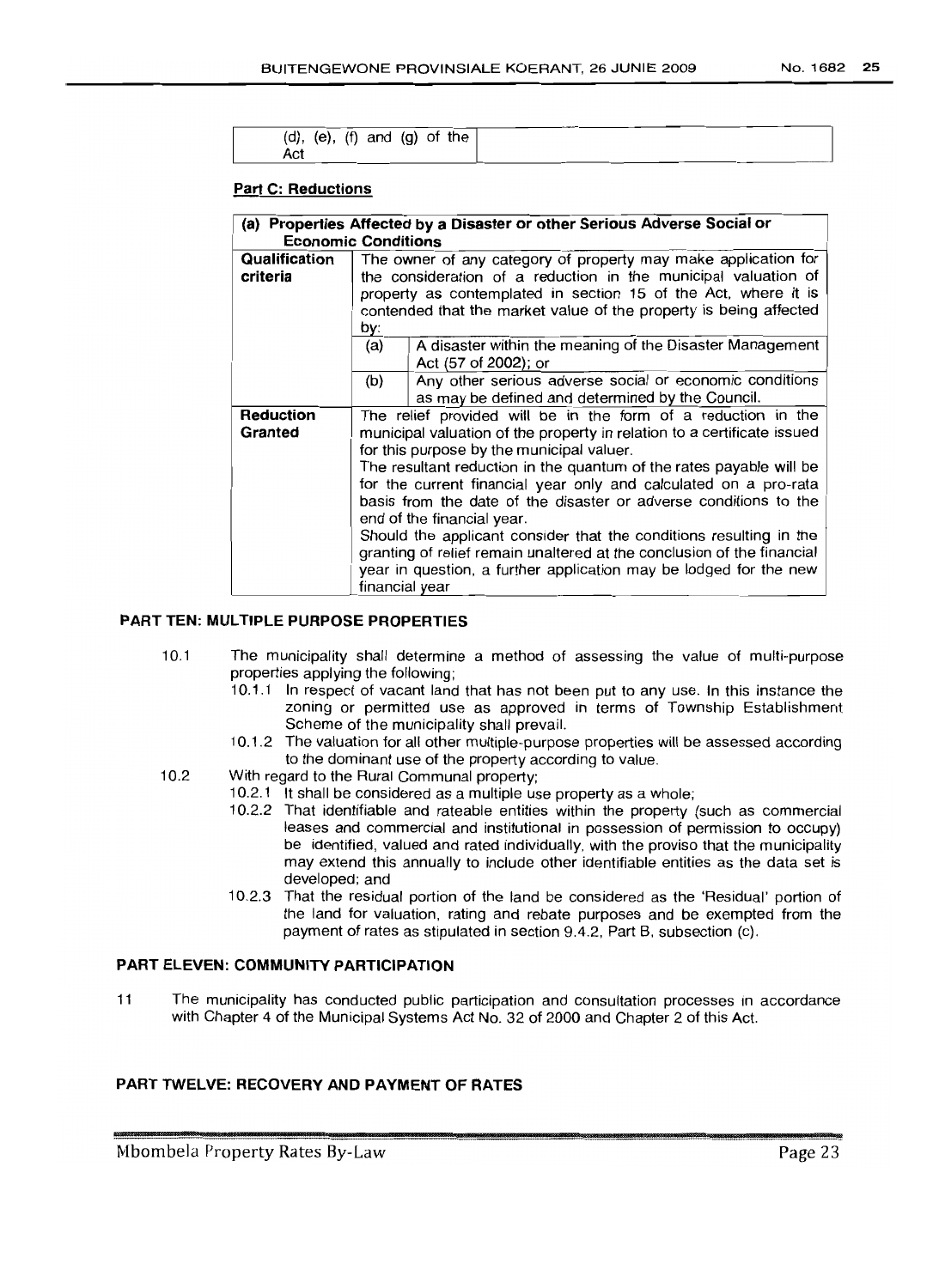- 12.1 An owner of a rateable property shall be liable for a property rates account;
- 12.2 Property rates shall be recovered on a monthly basis over a twelve months period in equal installments;
- 12.3 Owners of rateable properties liable for the payment of property rates account shall be furnished with a written municipal account on a monthly basis;
- 12.4 Payment of property rates with a single amount on or before 31 December of each year, shall be allowed on condition that;
	- 12.4.1 The owner applies to the municipality in writing on a prescribed form for such deferment of the payment of the property rates account;
	- 12.4.2 The owner has more than ten (10) property rates accounts with the municipality;
	- 12.2.3 The application reaches the municipality before 30 June of each year; and
- 12.5 Interest on overdue property rates accounts shall not be levied until 31 December of each year in case of payment of property rates with a single amount for twelve months;
- 12.6 Rates in arrears shall be recovered from tenants and occupants of a property if the owner fails to pay the property rates account.
- 12.7 The Credit Control and Debt Collection By-Law shall apply in cases where the property rates accounts are in arrears.
- 12.8 The consolidation of property rates and services charge in one account and any appropriation of payments received shall be done by the municipality on a discretionary basis in accordance with the Credit Control and Debt Collection By-Law.
- 12.9 Interest on property rates in arrears shall be calculated and charged at prime rate which shall be applicable at 30 June plus one percent fixed over the twelve months period of the financial year.

#### **PART THIRTEEN: DEFERMENT OF RATES**

- 13.1 The deferment of rates in a situation whereby the property rates account has increased by more than hundred percent (100%) due to the new rating system and any other special circumstances shall apply;
- 13.2 Each case or matter shall be treated on its merit;<br>13.3 The owner of the property shall make an applica
- The owner of the property shall make an application in writing stating the reasons for the request of the deferment of rates;
- 13.4 The deferment of rates shall not exceed a period of twelve months and it shall fall within a financial year;
- 13.5 No interest shall be levied on the amount deferred;
- 13.6 The payment arrangement of the deferred amount after the elapse of the deferment period shall be dealt with in terms of the Credit Control and Debt Collection By-Law; and
- 13.7 The authority to approve the deferment of rates shall be delegated to the Chief Financial Officer in terms of the municipality's delegations.

#### **PART FOURTEEN: SPECIAL RATING AREA**

14. The establishment of or applications for establishment of special rating area(s) in terms of its City Improvement Districts By-Law shall be considered by the municipality.

#### **PART FIFTEEN: REVIEW OF THIS BY-LAW**

15. The By-Law shall be reviewed on an annual basis to ensure that it complies with the Municipality's strategic objectives and with legislation.

#### **PART SIXTEEN: SHORT TITLE**

16. This By-Law shall be known as Mbombela Property Rates By-Law.

#### **PART SEVENTEEN: IMPLEMENTATION OF THIS BY-LAW**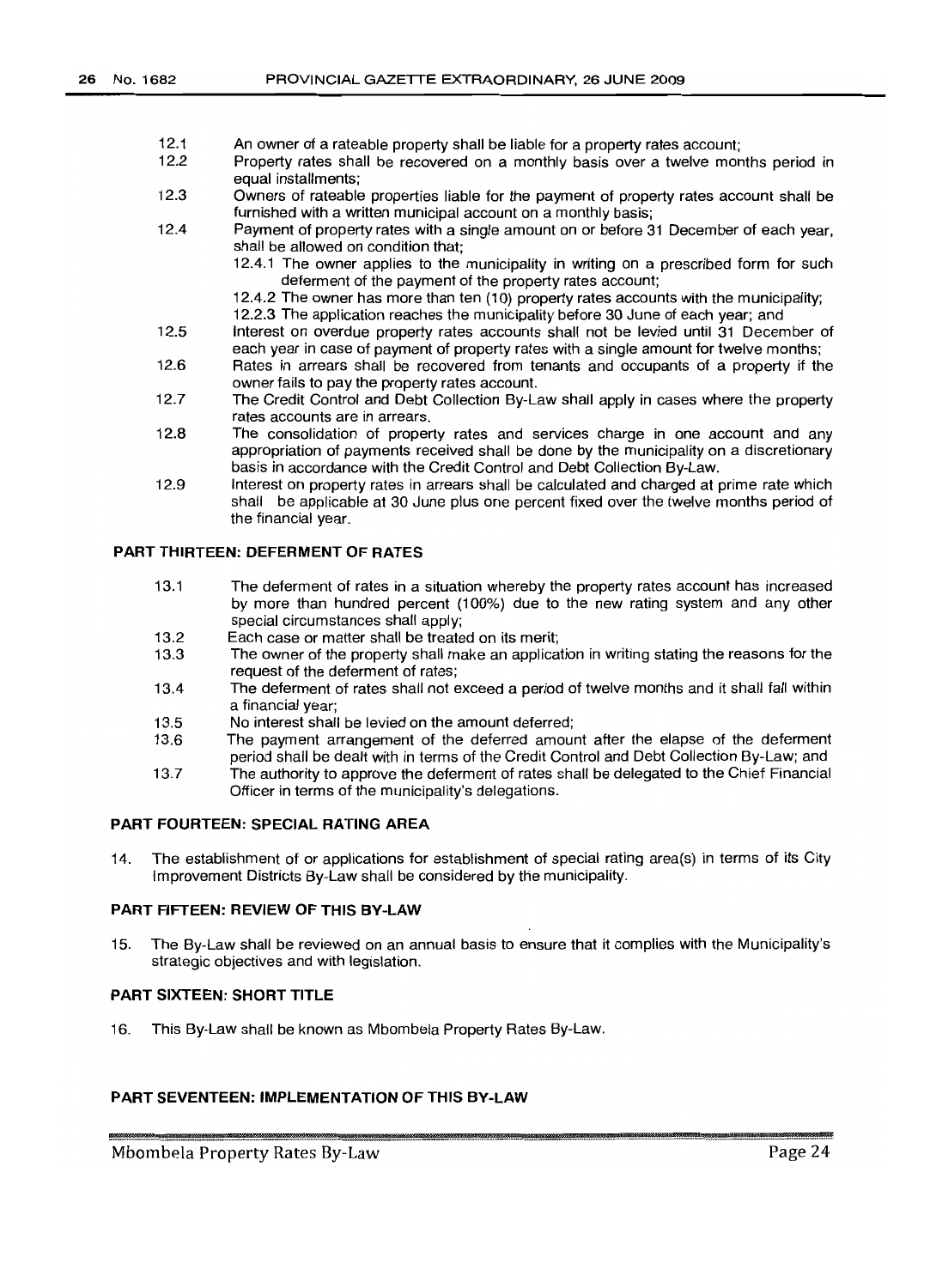17. This By-Law shall be effective from 1 July 2009.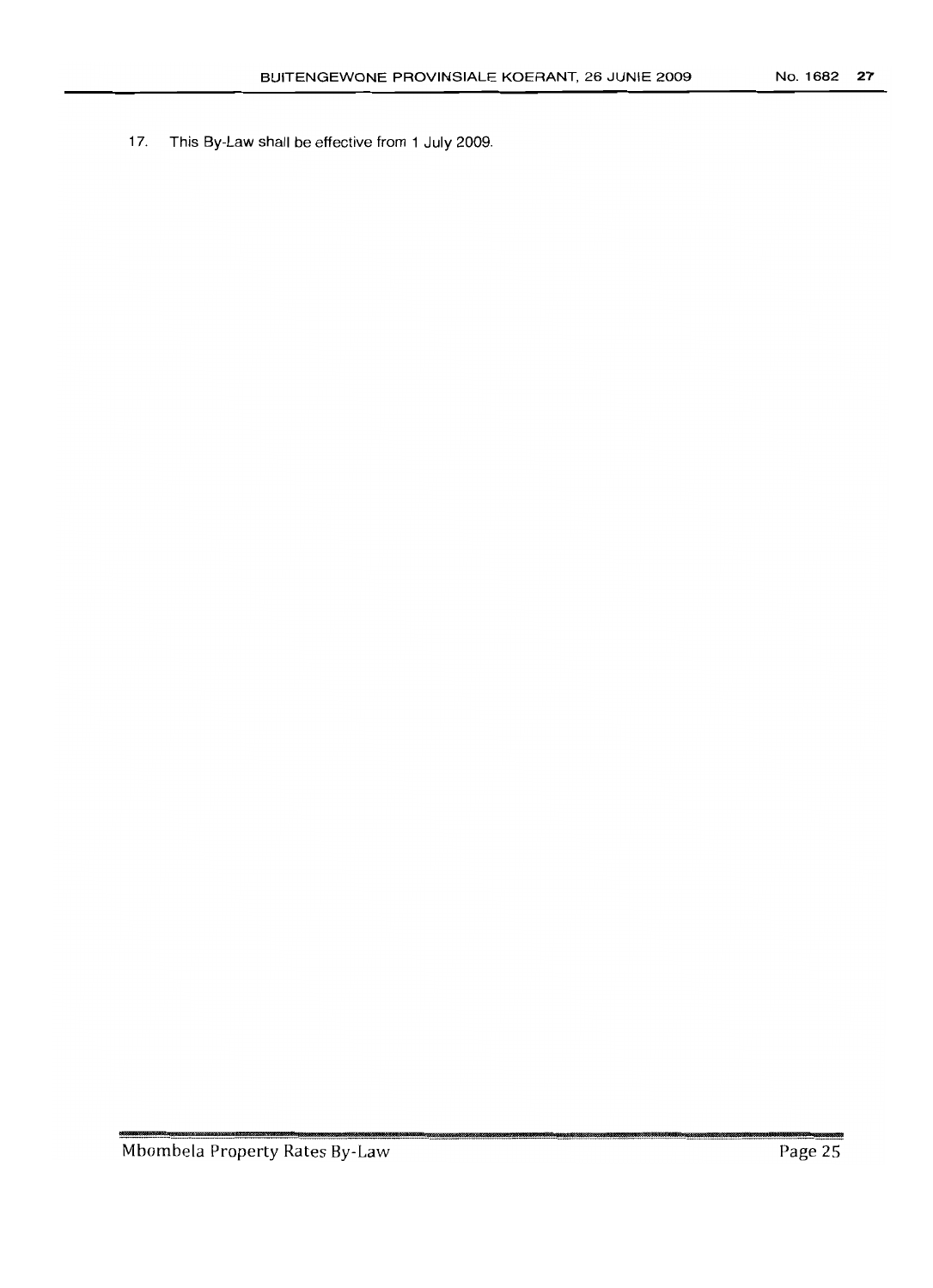## LOCAL AUTHORITY NOTICE 138



#### CHARGES FOR PROPERTY RATES 200910 FINANCIAL YEAR

Notice is hereby given in terms of Section 14 (1) of the Municipal Property Rates Act 6 of 2004, that the following rates applicable to all the rateable property in the municipal area of Mbombela Local Municipality appearing in the valuation rolls, have been determined by the Council by majority vote, under Item A(3) at a special council meeting held on 11 June 2009.

The copy of the resolution with regard to the charges for property rates shall be made available to all municipal offices, municipal libraries and also on the municipal website.

#### 1. DEFINITIONS

"Act" means the Municipal Property Rates Act, 06 of 2004 "By-Law" means the Rates By-Law promulgated in terms of section 6 of the Act "Municipality" means the Mbombela Local Municipality

#### 2. THE FOLLOWING DETERMINATIONS SHALL COME INTO EFFECT FROM 01 JULY 2009

- 2.1 The general rate shall be 0.6452 cent in the Rand before considering any applicable rate ratios in terms of part eight of the by-law.
- 2.2 The rate shall be based on the market value of all rateable categories of properties appearing on the general valuation roll and subsequent supplementary valuation rolls of the municipality.
- 2.3 In terms of section 8.4 of the By-Law the following rate ratios have been applied for determination of the cent in the Rand for the different categories of properties;
	- (a) Residential Property to Residential Property the ratio shall be 1:1;
	- (b) Residential Property to Agricultural Property the ratio shall be 1:0.25;
	- (c) Residential Property to Business Property the ratio shall be 1:2.5;
	- (d) Residential Property to Government Property the ratio shall be 1:3;
	- (e) Residential Property to Public Service Infrastructure Property the ratio shall be 1:0.25;
	- (f) Residential Property to Mining Property the ratio shall be 1:2.5; and
	- (g) Residential Property to Other Property the ratio shall be 1:2.5.
- 2.4 The determination of rates for the different categories of properties before considering any applicable rebates shall be as follows;
- 2.4.1 A cent in the Rand of 0.6452 shall be applicable to a residential property;
- 2.4.2 A cent in the Rand of 0.1613 shall be applicable to an agricultural property;
- 2.4.3 A cent in the Rand of 1.6130 shall be applicable to a business property;
- 2.4.4 A cent in the Rand of 1.9356 shall be applicable to a government property;
- 2.4.5 A cent in the Rand of 0.1613 shall be applicable to a public service infrastructure property;
- 2.4.6 A cent in the Rand of 1.6130 shall be applicable to a mining property;
- 2.4.7 A cent in the Rand of 1.6130 shall be applicable to other property; and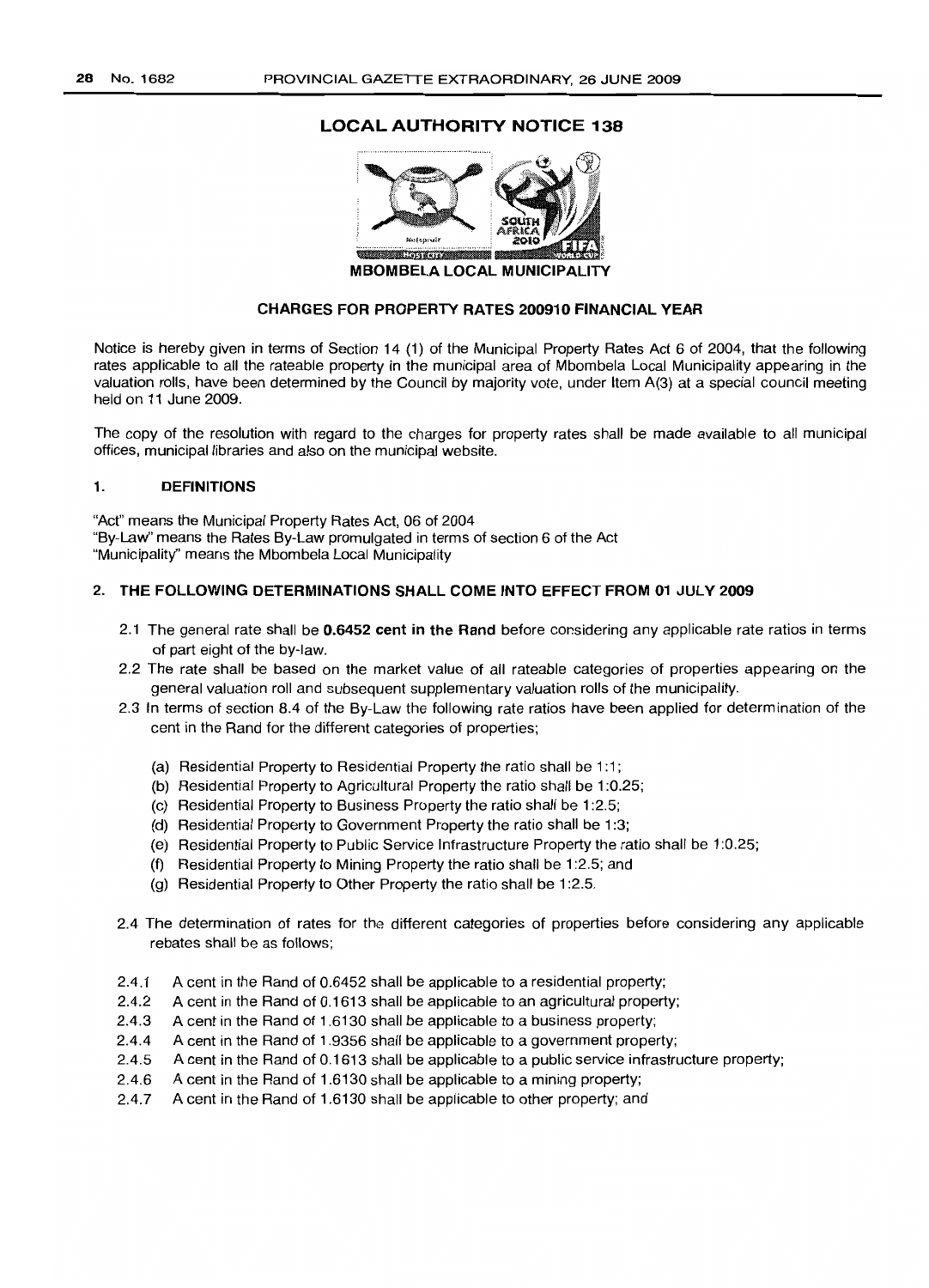2.4.8 A cent in the Rand of 0.6452 shall be applicable to a rural communal and state trust land.

## 3. **THE FOLLOWING RELIEF MEASURES SHALL APPLY IN TERMS OF PART NINE OF THE BY-LAW ON CATEGORY OF SPECIFIC PROPERTIES**

#### 3.1 **EXEMPTIONS**

- 3.1.1 The first R80 000.00 of a market value of a residential property shall be exempted from levying of property rates;
- 3.1.2 The first 30% of a market of a public service infrastructure property shall be exempted from levying of property rates;
- 3.1.3 A municipal property shall be 100% exempted from levying of property rates;
- 3.1.4 A place of worship, including an official residence registered in the name of the community shall be 100% exempted from levying of property rates; and
- 3.1.5 Other properties stated in terms of section 17(b), (c), (d), (e), (f) and (g) of the Act shall be exempted from levying of property rates.

#### 3.2 **REBATES**

- 3.2.1 In terms of criteria stipulated in section 9.4.2(a) of the By-Law the following conditional rebates shall apply to an agricultural property;
	- (a) A rebate of 7.5% shall apply if the farming activities contribute to the local economy;
	- (b) A rebate of 7.5% shall apply if the farmer provides permanent residence or decent accommodation to the farm workers and their dependents within the property
	- (c) A rebate of 7.5% shall apply if the farmer provides portable water and electricity to the dwellings of farm workers; and
	- (d) A rebate of 7.5% shall apply if the farmer provides land for cemetery or educational or recreational purposes to the farm workers within the property.
- 3.2.2 A rebate of 100% on property rates shall apply to state trust and rural communal property.
- 3.2.3 A phase-in rebate of 75% on property rates shall apply to all newly rateable properties.
- 3.2.4 The following affordability rebates shall apply to different categories of properties;
	- (a) A rebate of 28% on property rates shall apply to a business property;
	- (b) A rebate of 30% on property rates shall apply to a residential property; and
	- (c) A rebate of 10% on property rates shall apply to other property.

## 4. **THE FOLLOWING REBATES SHALL APPLY IN TERMS OF PART NINE OF THE BY-LAW TO CATEGORY OF SPECIFIC OWNERS OF PROPERTIES**

- 4.1 Indigent owners or household shall be granted a 100% rebate on their property rates account.
- 4.2 Retired people over the age of 60 years and with annual income exceeding the threshold value in terms of indigent policy shall be granted rebates on their property rates account as follows;

| Annual Income Threshold |                          |                      | % Rebate |
|-------------------------|--------------------------|----------------------|----------|
| R <sub>0.00</sub>       | $\overline{\phantom{a}}$ | R84 200              | 100%     |
| R84 201                 |                          | R <sub>105</sub> 250 | 75%      |
| R <sub>105</sub> 251    | $\frac{1}{2}$            | R <sub>131</sub> 563 | 50%      |
| More than R131 564      |                          |                      | 25%      |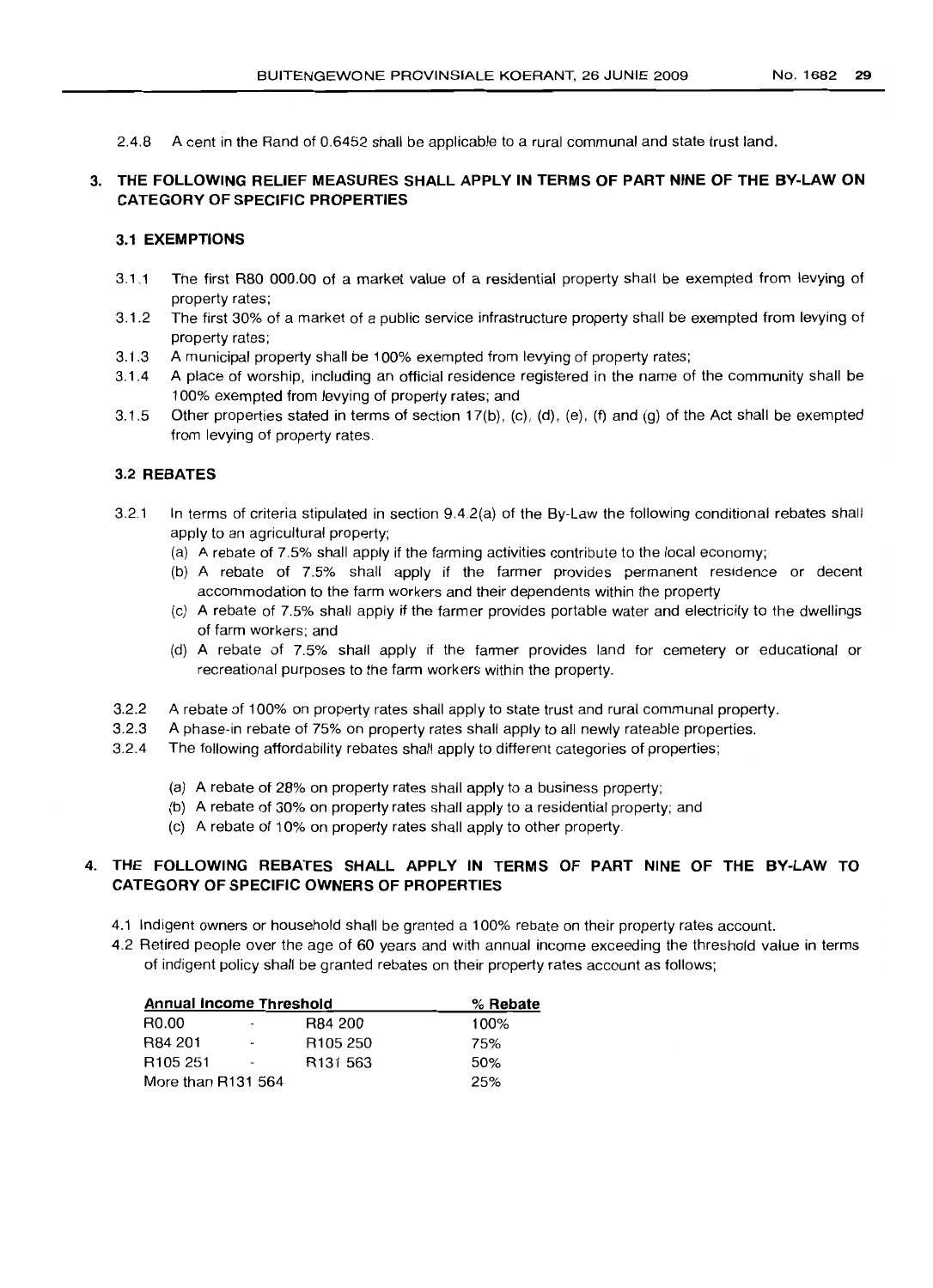- 4.3 A rebate of 20% shall be granted on property rates account to an owner of a bed and breakfast, guest houses and lodges.
- 4.4 A rebate of 20% shall be granted on property rates account, excluding an owner of a bed and breakfast, guest houses and lodges to an owner of very small, small and micro business.
- 4.5 A rebate of 25% shall be granted on property rates account to an owner of a property in a privately developed townships or estates or complexes situated in unproclaimed areas where the municipality does not provide any community services.
- 4.6 A rebate of 10% shall be granted on property rates account to an owner of property in a privately developed townships or estates or complexes situated in proclaimed areas where the municipality does not maintain any of the community services.
- 4.7 A rebate of 100% shall be granted on property rates account to an owner of a property situated in a proclaimed township within a rural communal and state trust land.
- 4.8 A rebate of 100% shall be granted on property rates account to a property owned by a Public Benefit organization.
- 5. The following category of owners are requested to apply for the rebates as stated above in terms of part nine of the rates by-law;
	- 5.1 Retired people who are 60 years of age and above;
	- 5.2 Owners of bed and breakfast, guest houses and lodges;
	- 5.3 Owners of small, very small and micro businesses;
	- 5.4 Owners of privately developed townships, estates or complexes
	- 5.5 Owners of properties used for public benefit activities; and
	- 5.6 Owners of agricultural properties

## **PROPERTY OWNERS WHO HAVE APPLIED IN MARCH/APRIL 2009 SHOULD NOT RE-APPLY THEIR APPLICATIONS WOULD BE CONSIDERED. APPLICATION FORMS FOR REBATES CAN BE OBTAINED FROM ANY MUNICIPAL OFFICES AND ALSO FROM THE MUNICIPAL WEBSITE.**

- 6. The rate for the owners of specific properties situated within an area demarcated as a Special Rating Area (City Improvement District in terms of the City Improvement Districts By-Law) shall be determined in consultation with the Management Committee established or appointed by the owners of the properties.
- 7. The property rates are zero-rates from VAT in terms of Value Added Tax Act.
- B. Interest on property rates in arrears shall be calculated and charged at prime lending rate as determined by the South African Reserve Bank which shall be applicable at 30 June 2009 plus one percent fixed over the twelve months period of the 200910 financial year.

**FS SIBOZA ACTING MUNICIPAL MANAGER**

**Nelspruit Civic Centre PO** Box 45 **NELSPRUIT 1200**